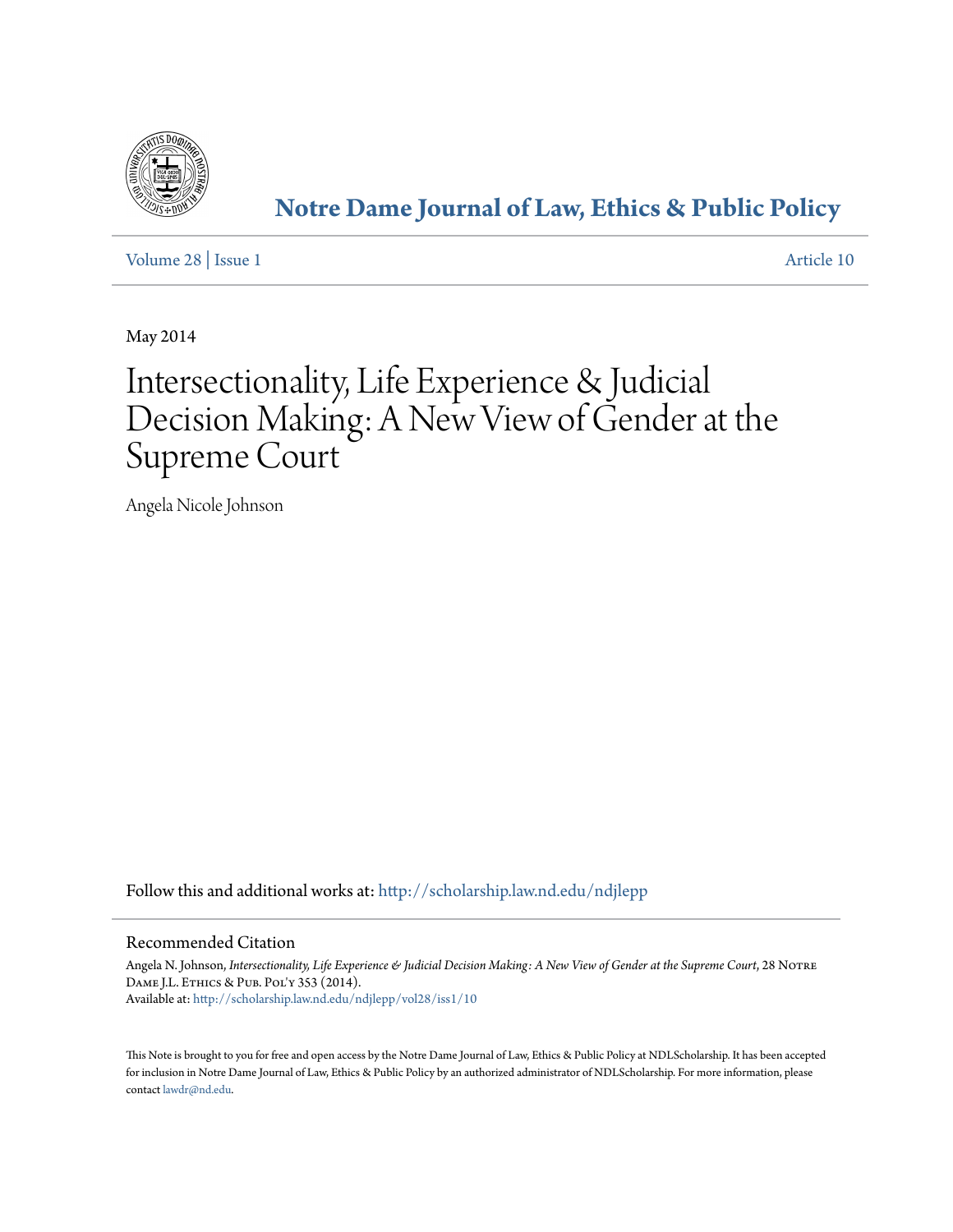### **INTERSECTIONALITY, LIFE EXPERIENCE & JUDICIAL DECISION MAKING: A NEW VIEW OF GENDER AT THE SUPREME COURT**

ANGELA NICOLE JOHNSON\*

On New Year's Day, acting at the request of an order of Catholic nuns in Colorado, Justice Sotomayor temporarily blocked the Obama administration, acting under the Affordable Care Act, from requiring some religiously affiliated groups to provide health insurance coverage of birth control.1 In response, commentators attacked the Justice and blamed her decision—one viewed as betraying President Obama and women's rights—on the fact that Sotomayor is Catholic.2 Many scholars and judges have said that the presence of women in the judiciary affects overall judicial decision making.3 Scholars proclaim that female judges vote with a "woman's voice." While some judges would agree, others argue, "[a] wise old man and a wise old woman [will] reach the same conclusion."4 Existing studies finding a gendered correlation focus only on the sex of the decision maker while ignoring the experiences of the individual judge. Because these studies tally-up the number of female votes versus male, if any correlation is found, the conclusion is drawn at the outset—that gender *alone* causes an impact. This Note acknowledges the statistically significant correlation of gender on decision making in certain kinds of cases, but argues the relationship is more nuanced. Instead of focusing on the impact of gender as a biologically immutable factor, the correlation is actually a result of individual experience. Although women may generally share certain kinds of experiences, such as gender discrimination, studies concluding that gender is the determinative factor miss the mark and contribute to a misalignment of scholarly focus. I advocate instead for a more holistic

3. *See infra,* Part II.A.

<sup>\*</sup> J.D. Candidate, Notre Dame Law School, 2014; B.A., Indiana University South Bend, 2011. Many thanks to Dr. Elizabeth Bennion for her ongoing mentorship and invaluable feedback on this Note.

<sup>1.</sup> Steve Kenny & Robert Pear, *Justice Blocks Contraception Mandate on Insurance in Suit by Nuns*, N.Y. TIMES (Dec. 31, 2013), http://www.nytimes.com/2014/01/01/us/politics/ justice-sotomayor-blocks-contraception-mandate-in-health-law.html?\_r=0.

<sup>2.</sup> Jamie Stiehm, *The Catholic Supreme Court's War on Women*, U.S. NEWS & WORLD REPORT (Jan. 7, 2014), http://www.usnews.com/opinion/blogs/jamie-stiehm/2014/01/ 07/the-catholic-supreme-courts-war-on-women ("[No] mercy for women on the Supreme Court, not even from a woman").

<sup>4.</sup> David Margolick, *Women's Milestone: Majority on Minnesota Court*, N.Y. TIMES, Feb. 22, 1991, at B16 (citing Justice Jeanne Coyne). Although Justice O'Connor is often credited as the mantra's original author, it was actually Justice Jeanne Coyne, formerly of the Minnesota Supreme Court who said, "a wise old man and a wise old woman reach the same conclusion. In the vast majority of cases, [gender] will have no impact whatever." Former and current Supreme Court justices disagree with this adage. *See infra* note 139 (Justice Sonia Sotomayor); *see also infra* note 180 (Sandra Day O'Connor).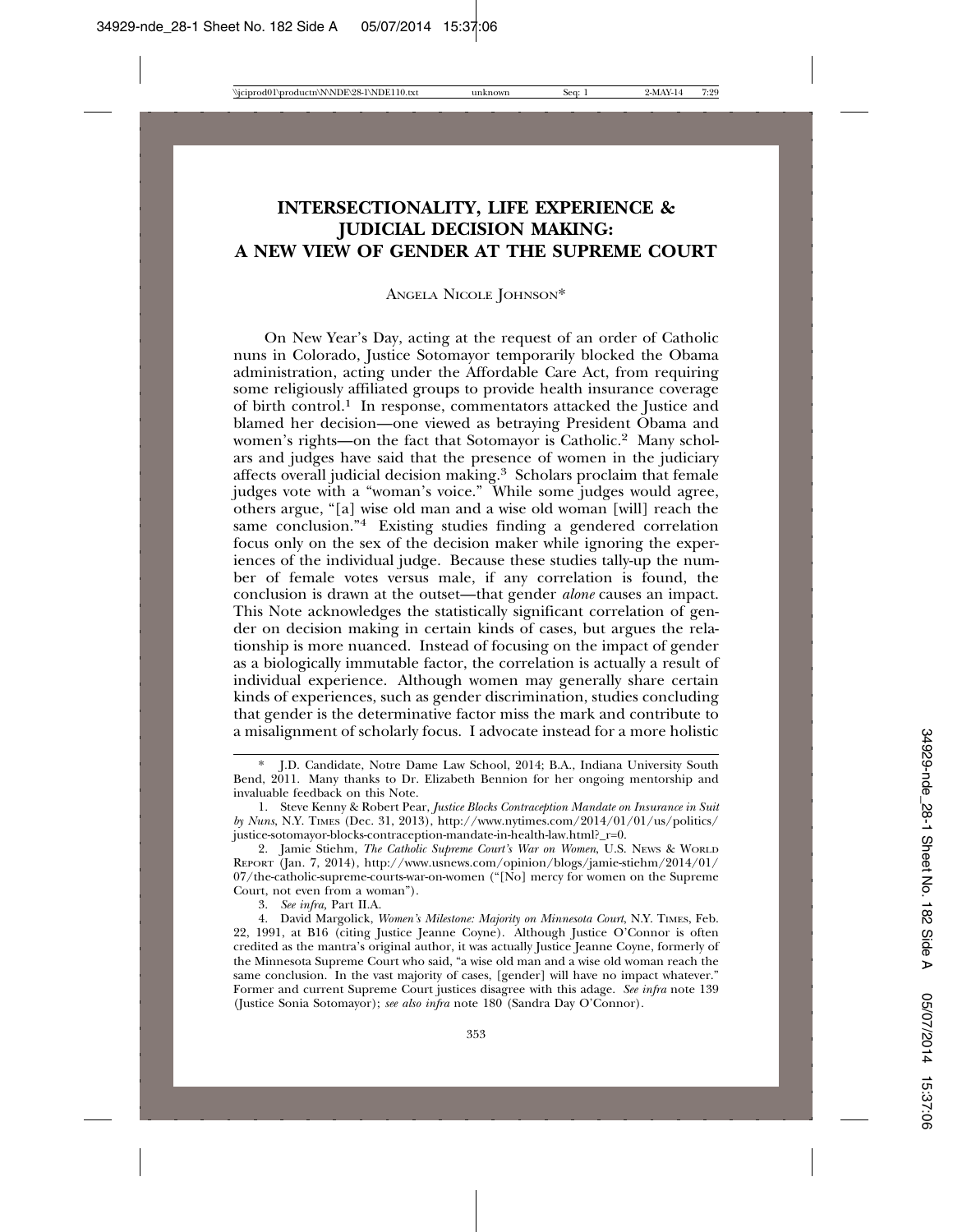analysis based on *experiential* factors, rather than merely a compartmentalized analysis of gender. This approach highlights broader public policy implications and advances support for judicial diversity.

This Note examines previous research focused on gendered decision making at the federal appellate courts and applies it to the U.S. Supreme Court and particularly, the Roberts Court. Past studies on gender involving a large sample size, although statistically sound, fail to focus on the individual experience that informs judicial decision making. Given the large sample size of past studies, it is impractical to biographically evaluate each judge to determine whether personal experience, not merely gender, impacts decision making. However the impact of *experience* is highlighted by applying statistical studies examining intermediate appellate courts to the individual Justices at the Supreme Court. Moreover, examining the experiences commonly shared by one group, such as women, permits an appreciation of the broader implications of experience on judges generally. Conversely, compartmentalizing women judges as having a "woman's voice" works against advancing judicial diversity, as women judges are then more likely to be placed on the court as token appointments.<sup>5</sup> Once a slot is filled, future appointments are less likely. As noted in scholarship on gender in politics, "[d]ifferences *among* men, and differences *among* women, remind us that gender is not an overriding or monolithic force differentiating the attitudes (and behavior) of women and men in public office."6 Even if the members of the U.S. Supreme Court represented the demographic cross-section of society, the Court would still not be reflective of the diverse possible experiences that inform decision making. Therefore, scholarship in the area of gender and judicial decision making should refocus on the experiences of the individual judge, and not *solely* on any one isolated cause and effect.

In support of my argument that each Justice contributes their own unique experiences to the court, I compare the role of experiences, which may be (but not necessarily) shared by women, to the role of Chief Justice. Adding a mutable variable unrelated to gender illustrates how we might better think of the role of women and judging: no two Chief Justices, just as no two women, will fulfill their duties in the same manner. A broader analysis of the role of experience is complicated because experience manifests itself in many ways. Because each judge brings a unique viewpoint to the bench, she may feel a moral or ethical obligation to share her experiences to help inform the decision making of others. By sharing her viewpoint, the individual's experiences also impact the decision making of her colleagues. This occurs in any scena-

<sup>5.</sup> One study found that when women comprise less than fifteen percent of an organization, women adhere to organizational norms to avoid stereotypes, resulting in the dominant institutional norm prevailing. In other words, the addition of too few "token" appointments will result in a failure to diversify the overall "voice" of the institution. ELIZABETH A. BENNION, GENDER, PERCEPTION, AND POLICY PRIORITIES IN THREE MID-WESTERN STATE LEGISLATURES (2001) (unpublished Ph.D. thesis, University of Wisconsin-Madison) (on file with author).

<sup>6.</sup> *Id.* at 11.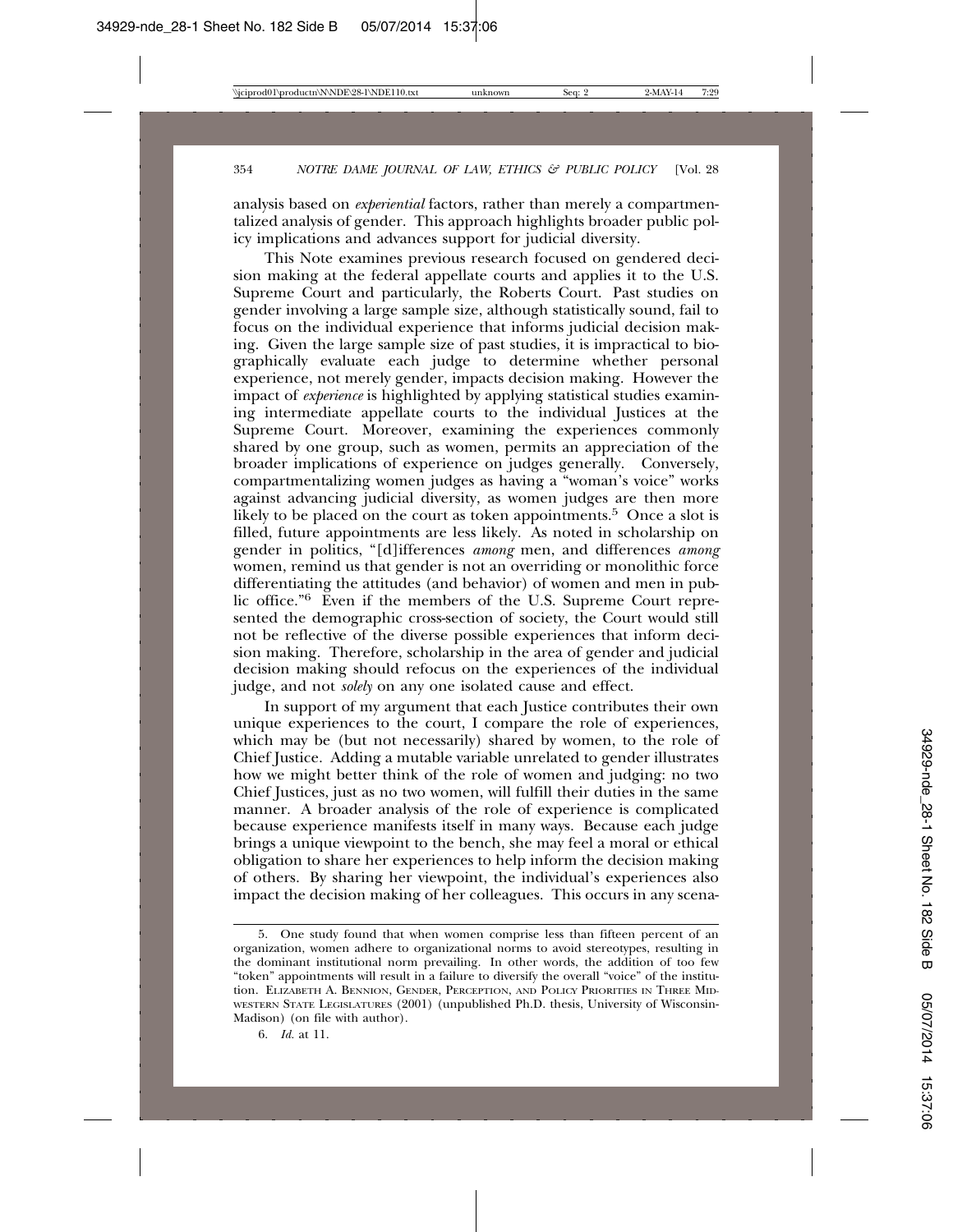rio, regardless of gender, and is a natural tendency in any human interaction.

Although well-intentioned scholarship has pushed for more women in the judiciary on the basis that they have a different voice, focusing on experience more effectively advances arguments for diversity. Achieving a diverse judiciary—one comprised of representative experiences felt by the entire populace—is as a matter of public policy, key to strengthening public support, trust, and legitimacy in the judiciary. Any experience, whether triggered by gender, race, social background, or an intersection of many causes, is combined with other views held by each individual Justice, including political ideology and mode of constitutional interpretation. These variables comprise the individual and at times compete with one another or take precedence. A comprehensive examination of all experiential factors is beyond the scope of this paper. However, as with gender, it is erroneous to focus on a compartmentalized label of "race" or "religion" while dismissing the impact of experience. Instead, these characteristics *collectively* work, along with agents of socialization, education, occupation, etc., to shape one's life experiences and inform decision making.

Part I explains the allure of judicial decision making. Part II examines existing scholarship demonstrating a correlation between judicial decision making and gender. Part III applies recent scholarship, which focuses on the federal appellate courts to the U.S. Supreme Court. To better understand how experience informs judicial decision making, I address the experiences related to gender felt by women who have served and are now serving on the Supreme Court. Part IV compares the impact of gender, based on experiences commonly felt by women, to the non-gender-specific role of the Chief Justice and how a Chief Justice contributes his own experiences for the benefit of others. Part V briefly draws comparisons to other experiential factors, including race, religion, and socioeconomic status. Part VI ponders the consequence of experience on the broader concerns of morality, ethics, and public policy in judicial diversity.

#### I. THE MYSTIQUE OF JUDICIAL DECISION MAKING

Insight into judicial decision making, especially that of United States Supreme Court Justices, is in high demand yet difficult to obtain.7 The law and those who are involved in it yearn for predictability, which would drive, as well as stabilize, our legal system. With emphasis on precedent and stare decisis, legal scholars, litigants, and engaged citizens seek certainty of the future of our legal system based on what has already been decided, coupled with the tendency of any justice to vote in a particular way. Critics argue the Court is too secretive, that "[i]n the third and least covered branch of government,

<sup>7.</sup> *See* Matt Negrin, *Roberts' Switch on Health Care Signals a Leaky Supreme Court*, ABC NEWS (July 2, 2012) http://abcnews.go.com/Politics/OTUS/chief-justice-john-robertssswitch-obamacare-health-care/story?id=16698557 ("Candor and insight into a Supreme Court justice's thought process are priceless . . . .").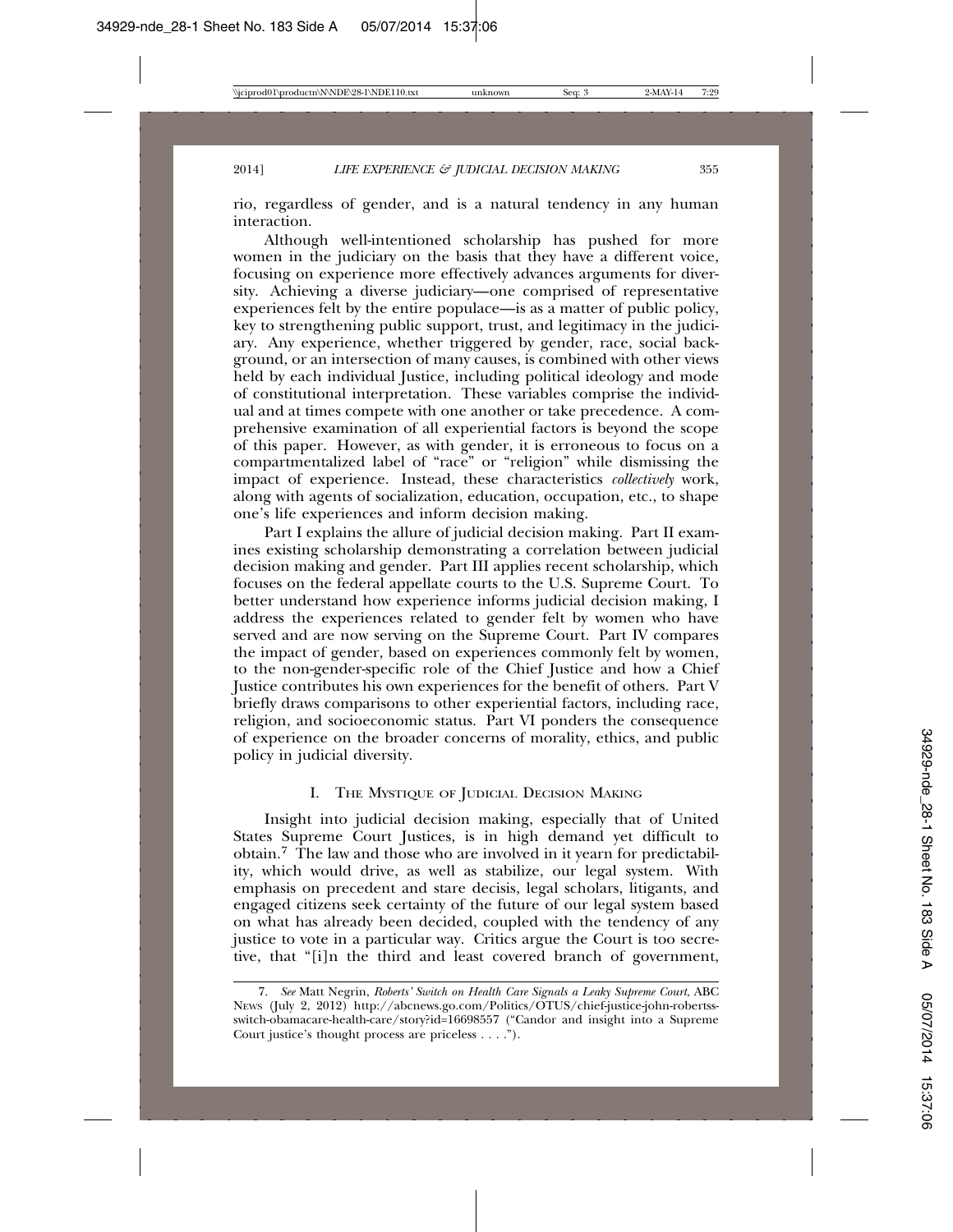secrecy is a hallmark."8 This fuels a desire to predict future decision making by compartmentalizing any particular justice as "liberal" or "conservative" and even as "woman."

In pursuit of certainty, judicial nominees are subjected to rigorous scrutiny throughout the appointment process. Lifetime judicial appointments are among the greatest and longest lasting legacies of any presidency, and every appointment is political. Merit competes with other considerations, like personal and ideological compatibility, interwoven with the support and opposition forces in Congress and the White House.<sup>9</sup> Appointing a Justice is not a small undertaking.<sup>10</sup> Arguably, this is a lot of (needless) work when predictability may not "carry the day." Due to the misconception that one can adequately predict future decision making based on compartmentalized labels, many are shocked when a judge labeled as "liberal" or "conservative" votes contrary to expectations.<sup>11</sup> Alternatively, if greater emphasis ought to be given to each potential nominee's individual life experiences, exhaustive professional *and* personal investigations with Senate Judiciary Committee grilling are justified to unearth more information. This is impractical and serves to deter otherwise qualified candidates. Thus, using labels such as "liberal" and "conservative," or "man" and "woman" are viewed as more convenient—even if having a false sense of certainty may bring reassurance at the cost of accuracy.

#### II. EXISTING SCHOLARSHIP ON GENDER AND JUDICIAL DECISION MAKING

#### A. *Gender Discrimination Cases at the U.S. Courts of Appeal*

Research has "shown that female judges tend to be the strongest supporters of women's rights claims, regardless of their ideology." $12^{\circ}$  Of thirty studies, approximately one-third found a correlation between a judge's gender and the decisions they reach.13 Others find a correlation only in certain types of cases. For instance, even though plaintiffs lost in the vast majority of sexual harassment or gender discrimination

<sup>8.</sup> *Id. But see* SANDRA DAY O'CONNOR, THE MAJESTY OF THE LAW: REFLECTIONS OF A SUPREME COURT JUSTICE 24 (Craig Joyce ed., 2003) (arguing the federal judiciary is the *least* secretive branch because it is the only one that publishes its opinions for everyone to see).

<sup>9.</sup> DAVID M. O'BRIEN, STORM CENTER: THE SUPREME COURT IN AMERICAN POLITICS 34 (8th ed. 2008).

<sup>10.</sup> *Id.* at 41 (detailing the investigatory process of advisors and the FBI).

<sup>11.</sup> Like other presidents, President Truman experienced disappointment in his judicial appointments. He once said, "Whenever you put a man on the Supreme Court he ceases to be your friend. I'm sure of that." He felt he had misjudged his appointee: "He hasn't made one right decision that I can think of . . . ." *Id.* at 87. *See also* Negrin, *supra* note 7 (discussing Justice Robert's vote with the "liberal" justices to uphold the Affordable Care Act).

<sup>12.</sup> Barbara Palmer, *"To Do Justly": The Integration of Women into the American Judiciary*, 34 POL. SCI. & POL. 235, 237 (2001) (citations omitted).

<sup>13.</sup> Deborah Rhode, *In a "Different" Voice: What Does the Research About How Gender Influences Judging Actually Say?*, SLATE (June 10, 2009), http://www.slate.com/id/ 2220220/ (citing Christina Boyd et al., *Untangling the Causal Effects of Sex on Judging*, paper presented at the 2008 annual meeting of the Midwest Political Science Association).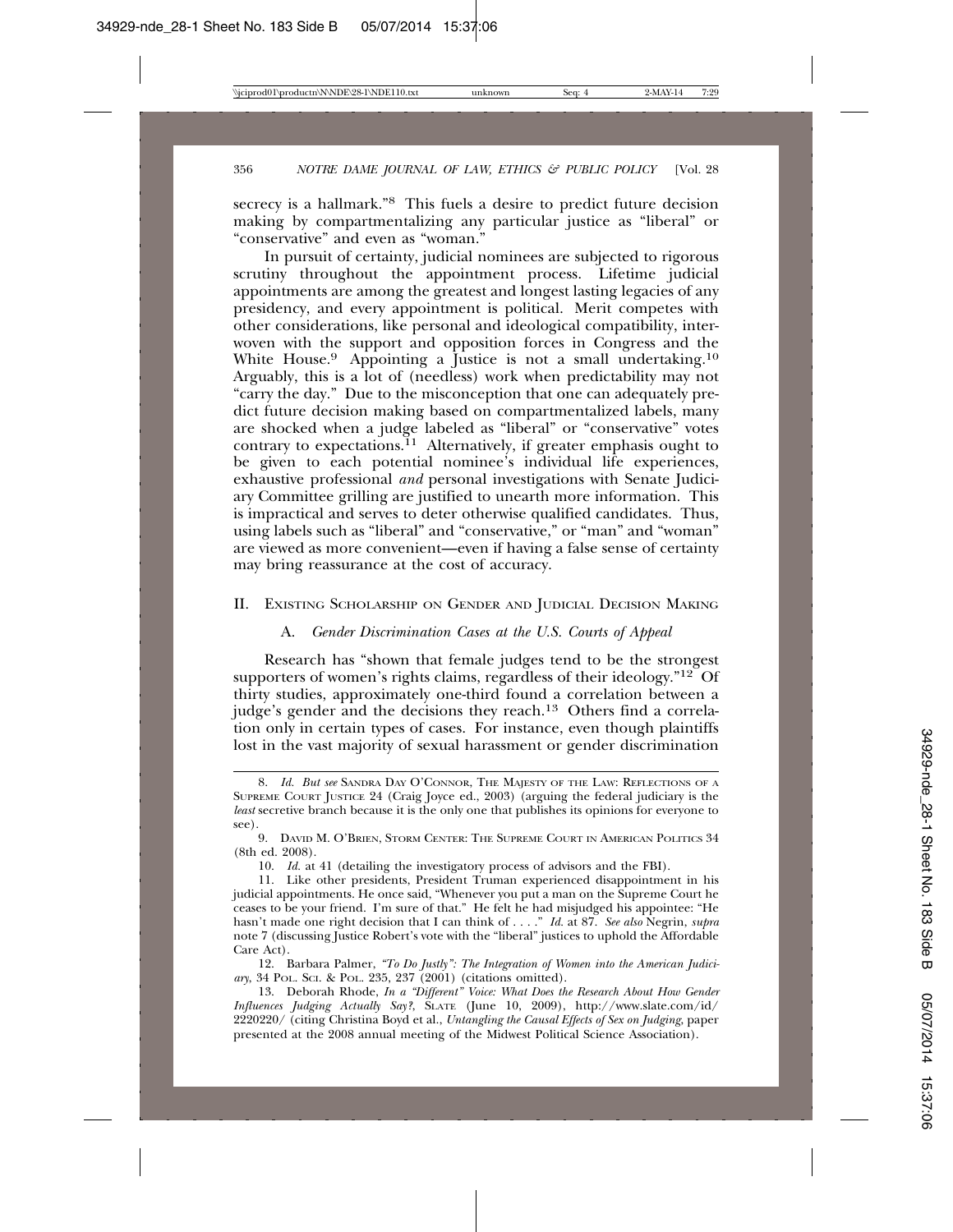appeals, they were nearly twice as likely to prevail with a female judge on the appellate panel.<sup>14</sup> Variations among studies are attributable to the low sample size upon which to study.<sup>15</sup> Additionally, each study differs in time period, controlling law, types of cases decided, and jurisdiction. Ideology also poses a challenge because it is hard to control as a variable. For instance, women on the federal bench lean to the political left while men are more evenly distributed.<sup>16</sup> Judges appointed by Democratic presidents found for gender discrimination plaintiffs more than Republican appointees, though Republican-appointed female judges supported plaintiffs at about the same rate as Democraticappointed males (twenty-nine and thirty percent respectively).<sup>17</sup> Republican-appointed female judges are more likely than Republicanappointed male judges to vote pro-plaintiff in gender discrimination cases.18 For scholars, this fact is the key in demonstrating that gender—not just party affiliation—plays a part in decision making. As I argue in Part III however, by comparing these studies to the voting behavior of U.S. Supreme Court Justices, it is apparent that while gender and party affiliation affect decision making, it is not gender itself that matters, it is gendered *experience*.

The disclosure of an experience can even influence a colleague's decision making. For instance, male judges' voting behavior changes when a female is added to an appellate panel. The presence of a female judge "more than doubled the probability that a male judge ruled for the plaintiff in sexual harassment cases (increasing the probability from sixteen percent to thirty-five percent) and nearly tripled this probability in sex discrimination cases (increasing [the odds] from eleven percent to thirty percent)."19 Further, the presence of a female judge affects males regardless of party affiliation.20 More reserved figures still nevertheless report a significant impact. Another study found when a woman is on the appellate panel, the likelihood that a male colleague will rule in favor of the plaintiff increased

16. Rhode, *supra* note 13. **R**

<sup>14.</sup> Jennifer L. Peresie, Note, *Female Judges Matter: Gender and Collegial Decisionmaking in the Federal Appellate Courts,* 114 YALE L.J. 1759, 1776 (2005) (demonstrating that proplaintiff decisions increased from twenty-two percent to forty-one percent in sex harassment cases and from seventeen percent to twenty-eight percent in gender discrimination cases).

<sup>15.</sup> *See 2013 Representation of United States State Court Women Judges*, NAT'L ASS'N OF WOMEN JUDGES, http://www.nawj.org/us\_state\_court\_statistics\_2013.asp (women comprise thirty-five percent of state final appellate jurisdiction judges and thirty-three percent of intermediate appellate jurisdiction judges); *see also Women in the Federal Judiciary: Still a Long Way to Go*, NAT'L WOMEN'S L. CENTER (Aug. 2, 2013), http://www.nwlc.org/ resource/women-federal-judiciary-still-long-way-go-1 (thirty-two percent of active judges currently sitting on the thirteen federal courts of appeal are female).

<sup>17.</sup> Peresie, *supra* note 14, at 1776–77 (study examined three-judge federal appellate panels deciding cases involving female claimants alleging sexual harassment or gender discrimination in violation of Title VII of the Civil Rights Act of 1964; importantly, the study controlled for possible variables by limiting the time period studied to a timeframe with no significant changes in Supreme Court precedent or federal statutes).

<sup>18.</sup> *Id.*

<sup>19.</sup> *Id.* at 1778.

<sup>20.</sup> *See id.*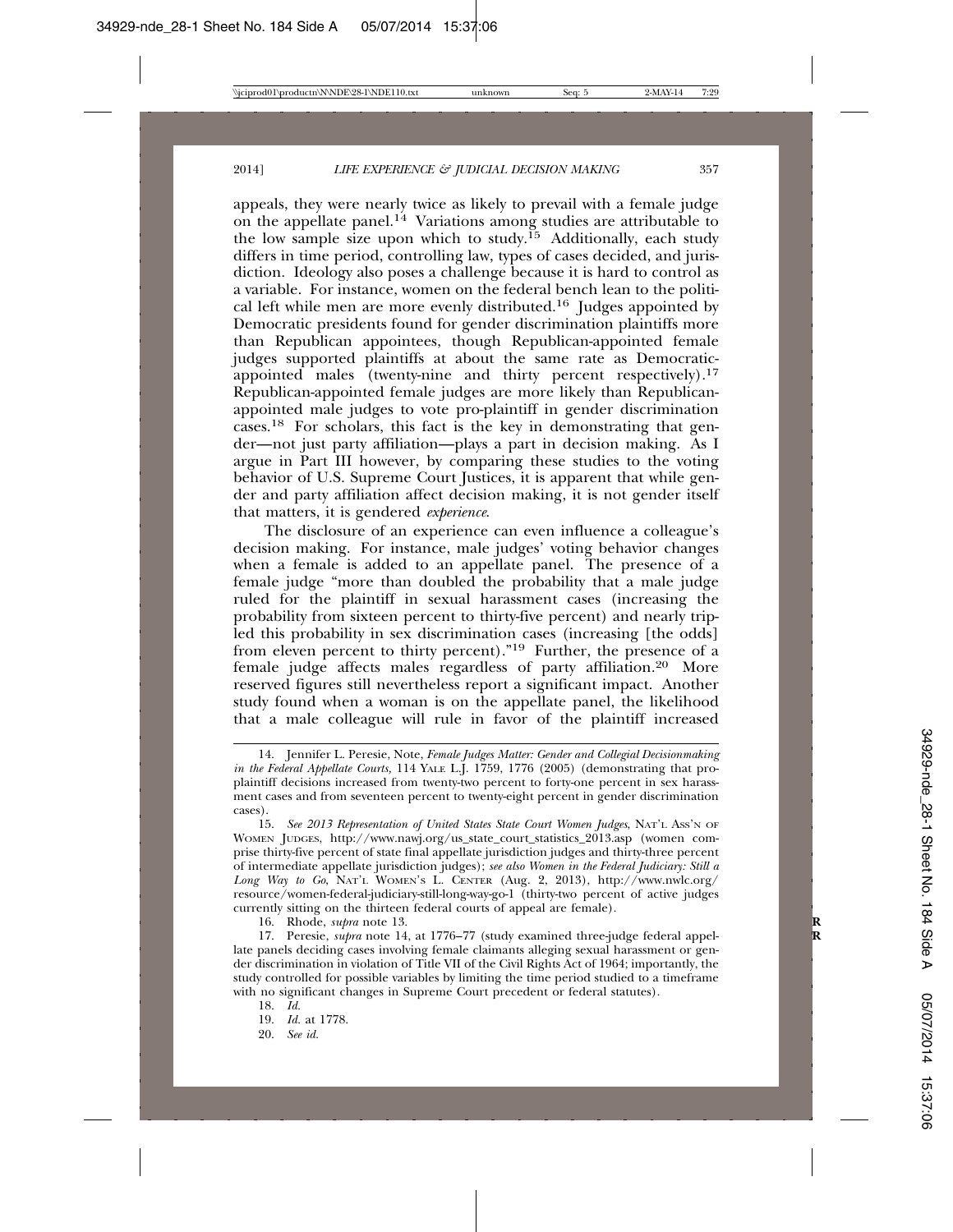between twelve and sixteen percent.<sup>21</sup> Thus, even statistically conservative studies provide strong evidence that the presence of a female judge affects the decision making of her male colleagues. Section C explores competing explanations for this gendered correlation. However, a woman's influence might be limited. One study found only the presence of the first woman on the appellate panel affected the probability that a male judge ruled for the plaintiff; the addition of a second female did not significantly impact the likelihood of rendering a proplaintiff decision.<sup>22</sup>

#### B. *Gender Discrimination is a Unique Experience Shared Among Women Judges*

To demonstrate how *experience*, and not merely gender, affects judicial decision making, particularly with respect to gender discrimination cases, this Section presents a brief history of women (and discrimination *against* women) in the legal profession.

Women entered the legal profession very slowly. In 1868, three women were the first to apply for admission to law school, making Columbia University the first of many to deny women applicants. $2^{\overline{3}}$ Esther McQuigg Morris became the first woman judge in the United States when she was appointed as the justice of the peace in South Pass City, Wyoming in 1870.24 Myra Bradwell unsuccessfully argued to the United States Supreme Court in 1873 that the Fourteenth Amendment protected her right to obtain a license to practice law.25 By 1920, only fifteen women had been appointed or elected to even minor judicial roles.26 When practicing female attorney Alta Hulett passed away at the age of twenty-three, newspapers considered this "proof" that women should stay away from the stresses of the legal profession.<sup>27</sup> That theory was advanced when Livinia Goodell died at the age of forty-one, just one year after successfully battling the Wisconsin Supreme Court for her law license.28

Women continued to gain access to the legal profession and used their skills to further women's participation as lawyers. Burnita Shelton

<sup>21.</sup> Christina L. Boyd et al., *Untangling the Causal Effects of Sex on Judging* (2008) (paper presented at the 2008 annual meeting of the Midwest Political Science Association).

<sup>22.</sup> Peresie, *supra* note 14, at 1782. *But see* BENNION, *supra* note 5, at 14 (diversity's **R** effect is felt only once women comprise at least fifteen percent of participants).

<sup>23.</sup> Angela Nicole Johnson, *A Timeline of Women's History in the Legal Profession*, RESEARCHING WOMEN AS LAWYERS, http://womenaslawyers.files.wordpress.com/2011/03/ a-timeline-of-womens-history-in-the-legal-profession-last-updated-6-20-11.pdf (last visited Apr. 6, 2014) (citing HEDDA GARZA, BARRED FROM THE BAR: A HISTORY OF WOMEN AND THE LEGAL PROFESSION (1996)).

<sup>24.</sup> *Id.* Judge Morris was no doubt, the first to fine her husband for entering her courtroom in a ruckus over her new job; when he refused to pay, she packed him off to jail.

<sup>25.</sup> *Id.* (citing Bradwell v. Illinois, 83 U.S. 130 (1873)).

<sup>26.</sup> *Id.* (citing GARZA, *supra* note 23). **R**

<sup>27.</sup> *Id.*

<sup>28.</sup> *Id.*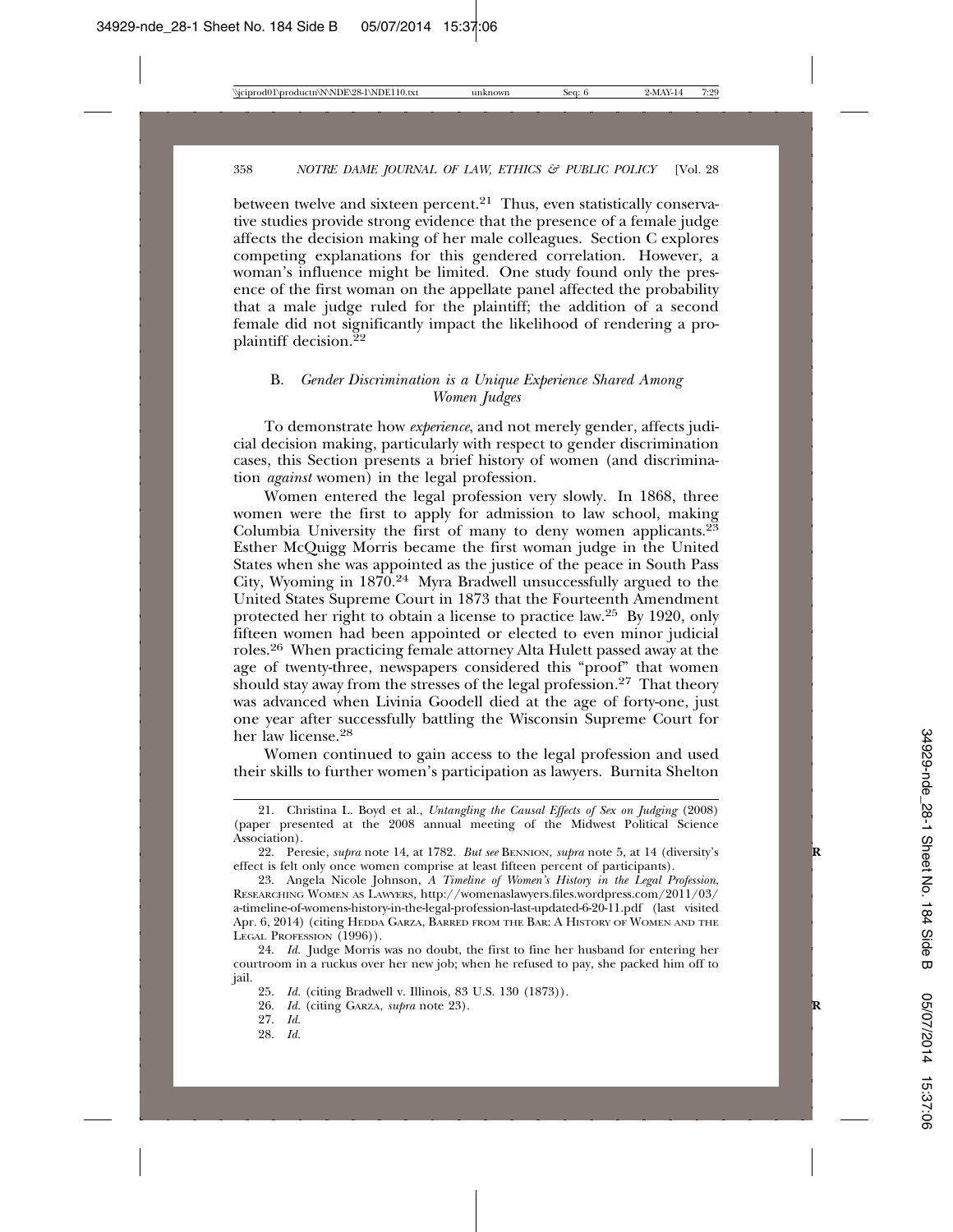Matthews became the first woman to serve on a federal district court in 1950.29 That same year, Harvard Law School opened its doors to women for the first time.30 The *Women's Rights Law Reporter*, a journal of legal scholarship focusing exclusively on women's rights law, was founded by Ruth Bader Ginsburg in  $1970.^{31}$  Title IX of the Higher Education Act, which prohibits discrimination based on sex in the enrollment of students and hiring of faculty, was enacted in 1972<sup>32</sup> In response, law schools began to admit more women to their classes.33 By 1977, only eight women had served in the federal judiciary.34 Sandra Day O'Connor became the first woman to serve on the United States Supreme Court in 1981.35 Ruth Bader Ginsburg, after promoting women's advancement in the legal profession, became the second female Justice on the U.S. Supreme Court in 1993.36 Three women currently serve on the U.S. Supreme Court—the largest number in history.

Despite some high profile women in top law firms and judicial offices, recent numbers show only nominal improvement. Full-time women lawyers are paid a salary of seventy-seven percent of their male counterparts.37 Women comprise thirty-three percent of all lawyers (a four percent increase over a decade),  $38$  forty-five percent of associates yet only nineteen percent of partners,<sup>39</sup> forty-six percent of law students

29. *Id.*

30. *Id.* (citing SUSAN EHRLICH MARTIN & NANCY C. JURIK, DOING JUSTICE, DOING GEN-DER 110 (2007)).

31. *Id. Sex-Based Discrimination*, the first law school casebook addressing the topic, was coauthored by Ruth Bader Ginsburg in 1974.

32. *Id.*

33. Two years later, women's representation among American law students increased from nine percent to twenty. *See First Year and Total J.D. Enrollment by Gender 1947-2011*, AM. BAR ASS'N, http://www.americanbar.org/content/dam/aba/administrative/legal\_education\_and\_admissions\_to\_the\_bar/statistics/jd\_enrollment\_1yr\_total gender.authcheckdam.pdf (last visited Apr. 6, 2014).

34. Johnson, *supra* note 23 (citing MARTIN & JURIK, *supra* note 30); *see also* Mary L. **R** Clark, *Carter's Groundbreaking Appointment of Women to the Federal Bench: His Other "Human Rights" Record*, 11 AM. U.J. GENDER SOC. POL'Y & L. 1131 (2003) (describing President Carter's commitment to appointing women to Article III judgeships).

35. Johnson, *supra* note 23. **R**

36. *Id.*

37. *See Median Weekly Earnings of Full-Time Wage and Salary Workers by Detailed Occupation and Sex*, U.S. BUREAU LAB. STATS., www.bls.gov/cps/cpsaat39.pdf (statistics for 2012) (last visited Apr. 6, 2014). Other studies indicate after only two to three years of practice, the average full-time woman earned 5.2% less than her male counterpart; at seven years, the difference increased to approximately 13%. Joyce S. Sterling & Nancy Reichman, *Navigating the Gap: Reflections on 20 Years Researching Gender Disparity*, 8 FIU L. REV. 515, 531 (2013); *see also* Laurel Bellows, *Gender Inequity in Pay Diminishes Women's Prospects–and the Law Profession*, ABA JOURNAL (June 1, 2013, 4:40 AM), http://www.abajournal.com/ magazine/article/gender\_inequity\_in\_pay\_diminishes\_womens\_prospectsand\_the\_law\_ profession/ ("Female equity partners in the 200 largest firms, who do comparable work to men, earn 89 percent of the compensation of their male peers.").

38. A.B.A. COMM'N ON WOMEN IN THE PROFESSION, A CURRENT GLANCE AT WOMEN IN THE LAW 2 (2013).

39. *Id. See also* Sterling & Recihman*, supra* note 37, at 516 (In 2010, 2011, and 2012, women made up 19.43%, 19.54% and 19.91% of all partners; these figures are not commiserate with the proportion of women who are eligible for such promotion).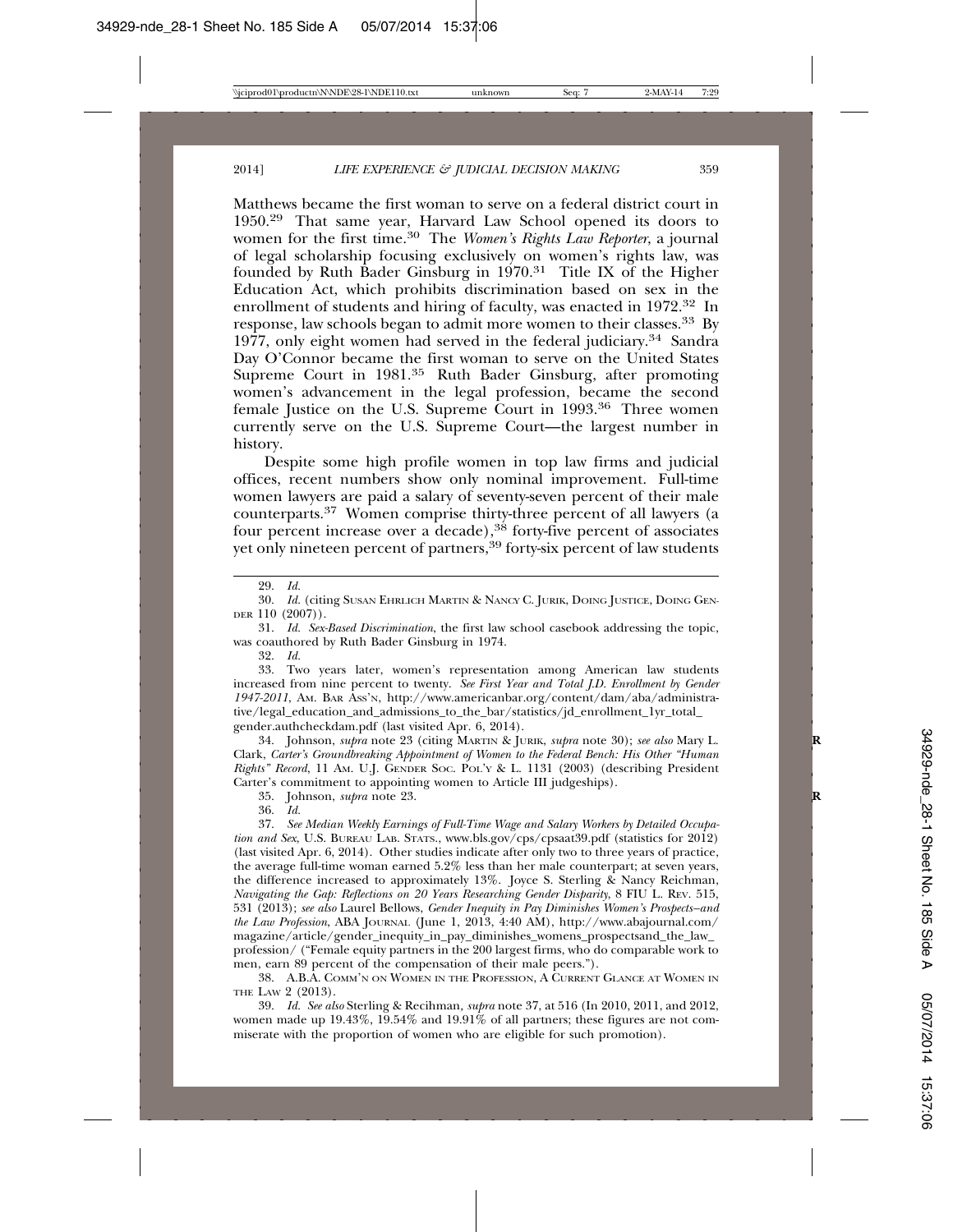(a four percent *decrease* from ten years prior),<sup>40</sup> thirty-four percent of tenured law faculty,41 thirty percent of federal district court judges, and thirty-two percent of federal circuit court judges.42 There are a dozen district courts where no woman has ever served, and the Eighth and Tenth Circuits each have just one woman serving.<sup>43</sup>

Women in the legal profession still have a long way to go to achieve equality. Women might first sense an imbalance in law school<sup>44</sup> and later face discrimination in pay<sup>45</sup> and advancement to partnership positions.46 Because so many women in the legal profession have experienced gender discrimination, for many women judges, the issue is familiar. Even for those not personally affected by discrimination, witnessing the hardships placed upon women in the judiciary has a psychological component—she need only look to her colleagues to see the disparity.47 Thus, when a female judge is called on to decide a case involving gender discrimination, she is asked to decide an issue that has affected her personally. She has experienced gender-based discrimination, witnessed such discrimination, or at the very least, is aware of the history of discrimination in the profession. Unsurprisingly, the decision making impact of women judges is clearest in gender discrimination cases.

#### C. *Competing Explanations for Gendered Correlation*

There are various explanations for why the presence of a woman on a three-judge appellate panel affects her male colleagues' decision making. First, the impact may simply be felt as a gender-neutral consequence of judicial politics within a panel.<sup>48</sup> As demonstrated in Part IV, this phenomenon exists in many contexts, regardless of the nature of the case or gender of the judge, and occurs particularly when a Chief Justice seeks unanimity or collegiality. Second, male judges may defer

47. *Id.* (only one in three judges are female).

<sup>40.</sup> *Id.*

<sup>41.</sup> *2008-2009 AALS Statistical Report on Law Faculty*, AM. ASS'N L. SCHS., http://www. aals.org/statistics/2009far/gender.html (last visited Feb. 27, 2013) (representing a nine percent increase from 2002).

<sup>42.</sup> NAT'L WOMEN'S L. CENTER, *supra* note 15. **R**

<sup>43.</sup> *Id.*

<sup>44.</sup> Although women comprise a near-equal number of law students and law journal members, they represent only 28.6% of editors in chief. *Ms. JD, Women on Law Review: A Gender Diversity Report,* 2012, *available at* http://ms-jd.org/files/lr2012\_final.pdf. Additionally, women law students may perceive a gender bias in comparing the percentage of those employed in more prestigious positions within their law school. For instance, women comprise 66.2% of *assistant* deans but only 20.6% of deans are women; 53.4% of *assistant* professors are women while only 29.9% of full professorships are awarded to women; age statistics indicate a gender disparity even when accounting for women's delayed equality in the number of law school graduates. Ass'n AM. L. SCHS, 2008-2009 *Statistical Report on Law School Faculty*, *available at* http://www.aals.org/statistics/2009dlt/ titles.html.

<sup>45.</sup> *See generally supra* note 37.

<sup>46.</sup> *See generally supra* note 39.

<sup>48.</sup> FORREST MALTZMAN ET AL., CRAFTING LAW ON THE SUPREME COURT: THE COLLE-GIAL GAME (2000) (arguing Supreme Court Justices adopt "tit-for-tat" strategies with one another).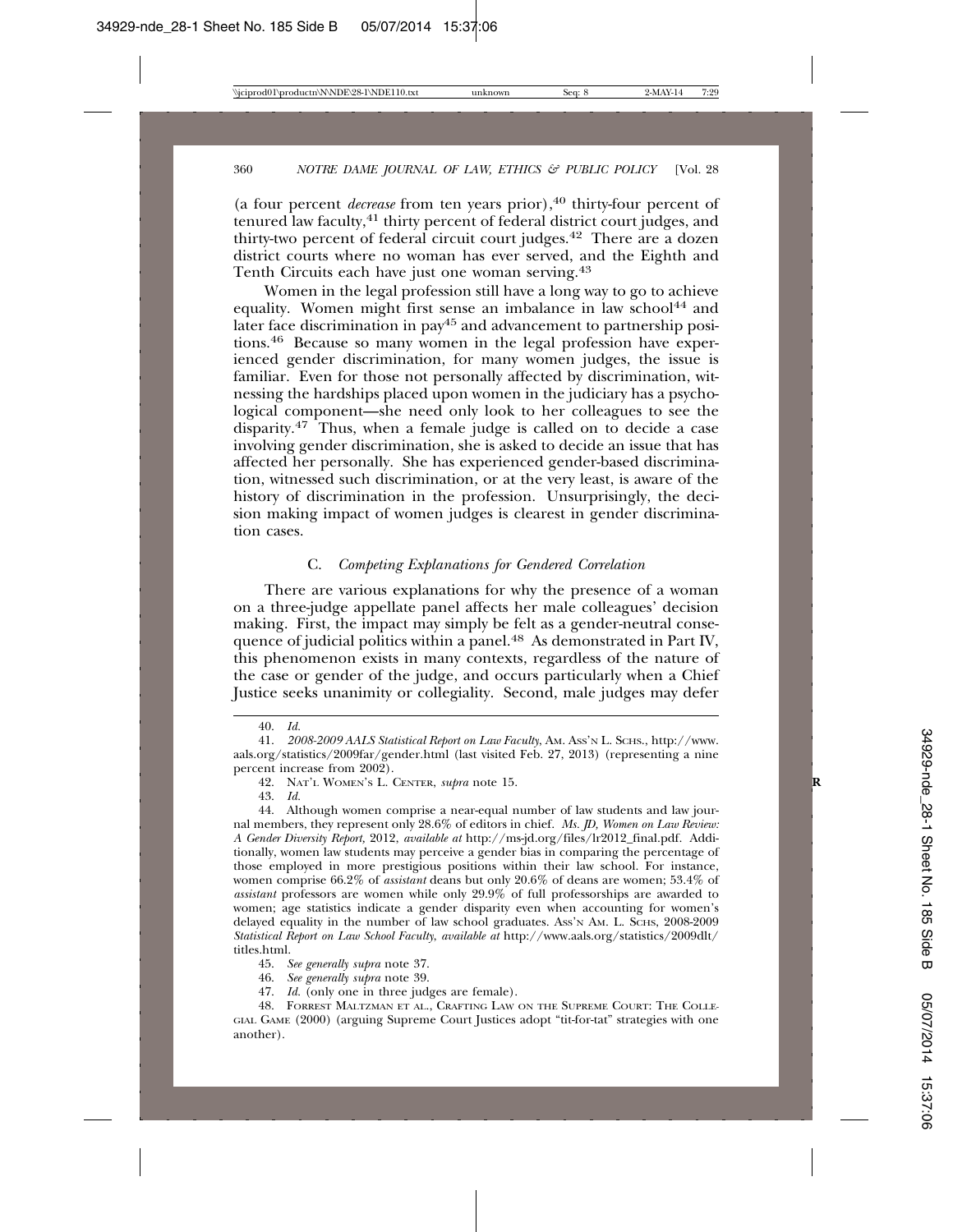to their female colleagues without deeply considering the information given, thereby voting by proxy. Here, a moderating effect occurs: a male judge silences himself out of respect for his female colleagues or fear of appearing biased—even sexist—if he opposes the female plaintiff's claims.<sup>49</sup> The surface factor of gender drives decision making. Third, male judges may seek input from a female colleague based on her viewpoint or past experiences but not based on gender. In this instance, the judge internalizes that information with his own understanding. Similar dialogues could occur among judges regardless of gender. The information gained is more likely to have a long-term impact because the judge has gained information from a colleague whose experience he or she has not had. The impact is lasting because it is personal and emotional as opposed to words on the page of a polished brief. And in adverse litigation, the personal experience of a neutral party (as opposed to the plaintiff) is assigned added value. Indeed, one study demonstrated the long-term benefits of having a female judge on an appellate panel in sexual harassment cases: male judges who served on the female-integrated panel were thirty-three percent more likely to render a pro-plaintiff decision in future sexual harassment cases even if no female judge was serving on the panel.<sup>50</sup>

This third explanation is most desirable because the impact continues and might apply in various cases involving other experiential factors. The premise is broad: one colleague expects insight on certain issues based on another's experiences, whether shaped by gender, race, age, social status, etc. Of course, gender discrimination cases are among those affected by the presence of a woman decision maker because it is an experience commonly shared by women that may inform their legal reasoning. Although such shared experiences include a statistically higher risk of experiencing domestic violence and sexual assault, to date no study has explored a correlation of judicial decision making. Nevertheless, the broad applicability and long-term effects serve to emphasize the value of a diverse judiciary.

It is baseless to suggest that women are inherently more pro-plaintiff in gender discrimination cases (or any case) on the basis that they are more empathetic or kind than their male colleagues. Eliminating gender discrimination from the equation and replacing it with gender-

<sup>49.</sup> For example, one study found that U.S. Supreme Court Justices were more likely to side with female attorneys who presented oral argument in women's rights cases (sex discrimination and harassment, reproductive rights, materiality rights, and issues involving equal employment opportunity), *no matter which ideological position* the woman attorney happens to be advocating in the case.

This is likely a reflection of the influence of a gender stereotype that women lawyers are more capable of addressing these issues. In essence, gender acts as a heuristic for substantive legal expertise in these cases. As such, the Justices attach more credibility to the information presented by woman attorneys in these cases, and are therefore more likely to side with them.

John J. Szmer et al., *Have We Come a Long Way, Baby? The Influence of Attorney Gender on Supreme Court Decision Making*, 6 POL. & GENDER 1, 29 (2010).

<sup>50.</sup> Peresie*, supra* note 14, at 1784, 1787. **R**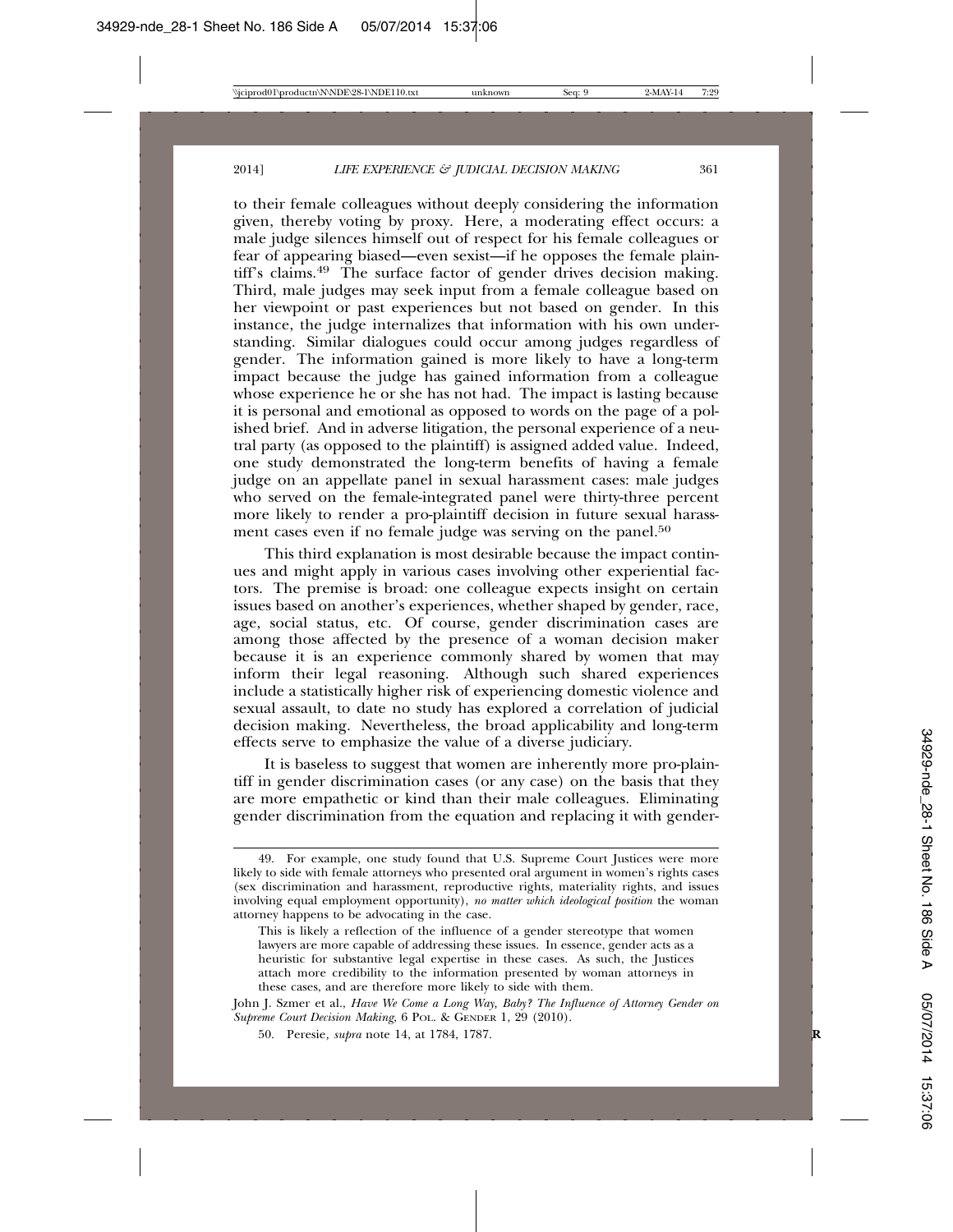neutral subjects such as criminal sentencing<sup>51</sup> and securities law<sup>52</sup> further supports this assertion and highlights the importance of experiential factors, rather than gender. Women, as a compartmentalized group, are not affected by securities law or crime in the same way women commonly experience gender discrimination.

Studying gender without examining the individual experiences of each decision maker is inherently problematic because it commands the conclusion that gender alone influences decision making. Once the inquiry's focus is broadened beyond gender, coupled with an understanding of the history of gender discrimination in the legal profession, it is apparent that the correlation between gender and judicial decision making in gender discrimination cases is that women, as part of their varied experiences, are more likely than men to have experienced gender discrimination firsthand.53 Since men are less likely to experience gender discrimination personally, they lack the essential *experiential* factor that could influence their decision making but are nevertheless capable of *understanding* gender discrimination. It is not, as antiquated scholarship suggests, that women are biologically more empathetic or more likely to decide cases more favorably in perceivably traditional women's issues, but rather, it is experience that matters. Instead, learning about gender discrimination from someone who experienced it, assuming the male listens empathetically, may lead him to draw upon that experience to inform his decision making as if he had experienced it himself.<sup>54</sup> Expansively, any diverse experience can be shared to affect the decision making of others.

<sup>51.</sup> Contrary to the misconception that women judges are more empathetic or nurturing, they "are somewhat harsher (i.e., more likely to incarcerate and impose longer sentences) . . . ." Darrell Steffensmeier & Chris Hebert, *Women and Men Policymakers: Does the Judge's Gender Affect the Sentencing of Criminal Defendants?*, 77 J. SOC. FORCES 1163, 1163 (1999); *but see* Jerry Goldman & Kent E. Portney*, The Role of Gender in Determining the Criminal Sanction: Results from Multimedia Experiments in Criminal Sentencing*, Presentation at the Annual Meeting of the American Political Science Association, August 28-31, 1997, Washington, D.C., *available at* http://ase.tufts.edu/polsci/faculty/portney/gender.pdf (finding female judges are more lenient on female armed robbery defendants; however, there were no statistically significant gender effects on other cases studied).

<sup>52.</sup> *See* Lyman Johnson et al., *Gender and Securities Law in the Supreme Court,* 33 WOMEN'S RTS. L. REP. 1, 2 (2011) (a study of U.S. Supreme Court cases decided between 1971-2010 involving securities law issues revealed no discernible gender impact though unanimous verdicts were reached more frequently with female-integrated panels, suggesting that female Justices induce collaboration in the deliberation process).

<sup>53.</sup> Alternatively, this may be attributable to "gender consciousness." Gender consciousness, as a cognitive framework or schema, influences the way that people "see" the world. For instance, those who strongly identify as feminists (or anti-feminists) seem to be thinking in gender-schematic ways. BENNION, *supra* note 5, at 153. **R**

<sup>54.</sup> Maya Sen, *Courting Deliberation: An essay on Deliberative Democracy in the American Judicial System,* 27 NOTRE DAME J.L. ETHICS & PUB. POL'Y 303, 307 (2013) ("those embarking on a deliberative enterprise must be willing to consider seriously opposing viewpoints and to incorporate those viewpoints into their worldview.").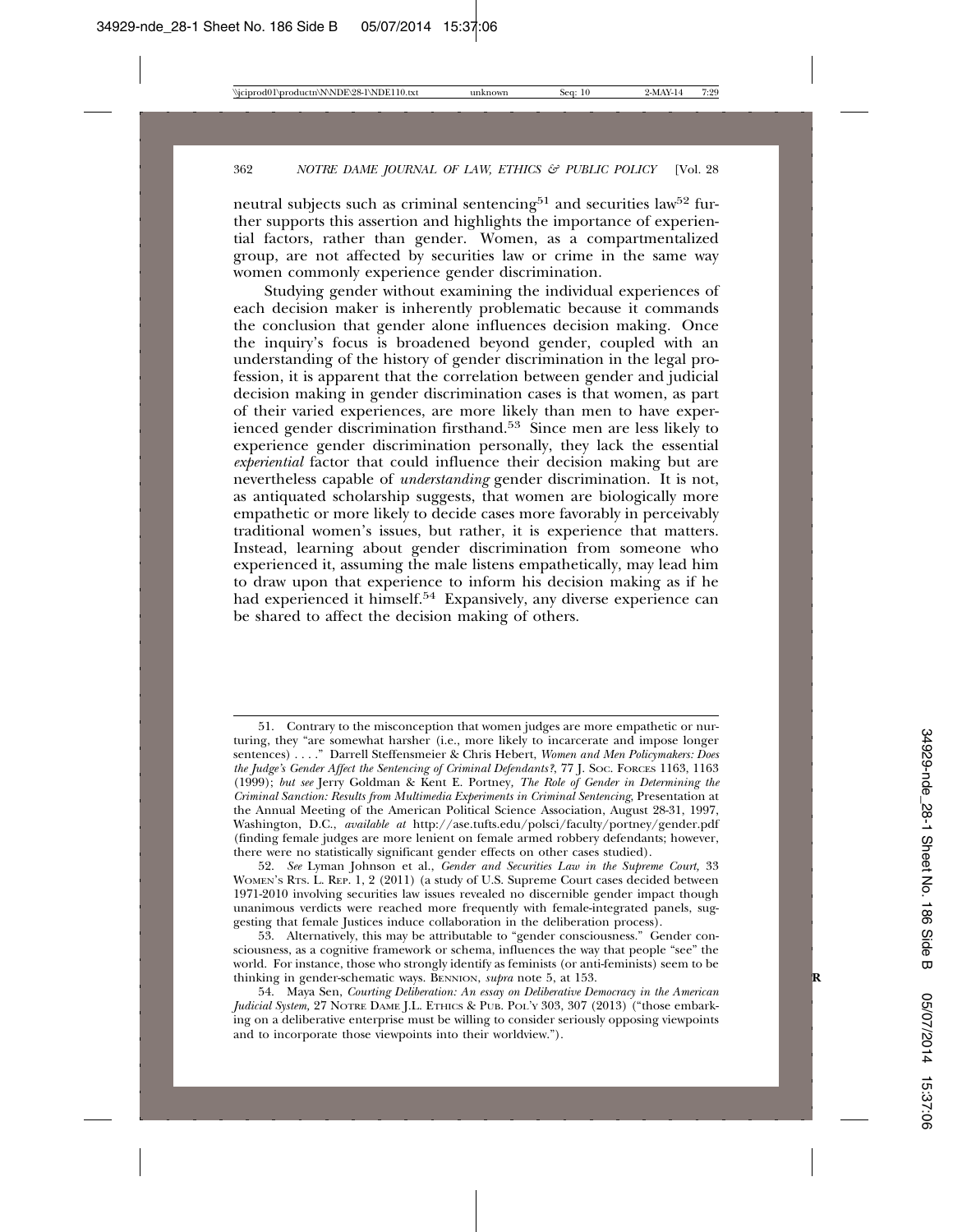#### III. THE IMPACT OF GENDER AND JUDICIAL DECISION MAKING AT THE U.S. SUPREME COURT

#### A. *Applying Existing Findings to the U.S. Supreme Court*

Although "diversity" should not be constrained to traditional factors like race and gender, it is true that in this sense, the Roberts Court is the most diverse ever, with an African American, two Italian Americans, its first Latina (and first non-native English-speaking Justice), and three women now serving. They each have varied paths to the bench. Following Justice O'Connor's departure and before Justice Kagan's appointment, all serving Supreme Court justices had prior federal appellate judicial experience. $55$  The Roberts Court therefore, provides an unprecedented opportunity for examination of the effects of both traditional diversity—based on race, gender, religion—and experiential diversity on judicial decision making.

Any sort of statistical inquiry into the Supreme Court is inherently problematic given its small number of Justices and few opinions rendered. Similarly, studying federal appellate courts skews results pointing to the category of gender without examining experience. Existing studies focusing on the courts of appeals produce statistically significant results; however, an examination of the Supreme Court provides an element lacking in the courts of appeals studies: more is known about each Justice's individual experiences. With a smaller sample size, it becomes practical to examine individual cases and decision makers. This facilitates pointing more clearly to *experience* and not simply gender.

Experience especially drives decision making when judges are deciding cases without a clear doctrinal background or when political ideology does not provide a default.<sup>56</sup> Then, Justices' own experiences, whether informed by race, gender, socioeconomic, or prior judicial experience, play an important and distinct role in decision making. Similarly, a Justice's own experiences come to bear in applying legal standards involving subjective elements, such as whether a thirteenyear-old girl perceived her strip search by school officials as an invasion of privacy (determined by "both subjective and reasonable societal expectations of personal privacy").<sup>57</sup> As demonstrated in prior studies of the federal courts of appeal, decisions dealing with gender discrimination provide another example where, regardless of ideology, personal experiences inform judicial decision making.

Akin to the studies of intermediate appellate panels, female U.S. Supreme Court Justices also share their experiences to inform their male colleagues' decision making. Justice Rehnquist provided just one

<sup>55.</sup> Tracey E. George, *From Judge to Justice: Social Background Theory and the Supreme Court*, 86 N.C. L. REV. 1333, 1334–40 (2008).

<sup>56.</sup> Some have argued that this occurred in the 2013 decision upholding the Affordable Care Act. *See* Sabrina Siddiqui, *John Roberts' Switch on Obamacare Sparks Fascination with Supreme Court, Possible Leaks*, HUFFINGTON POST (July 2, 2012), http://www.huffingtonpost.com/2012/07/02/justice-roberts-obamacare-supreme-court-leaks\_n\_16448 64.html.

<sup>57.</sup> Safford Unified Sch. Dist. #1 v. Redding, 557 U.S. 364, 374 (2009).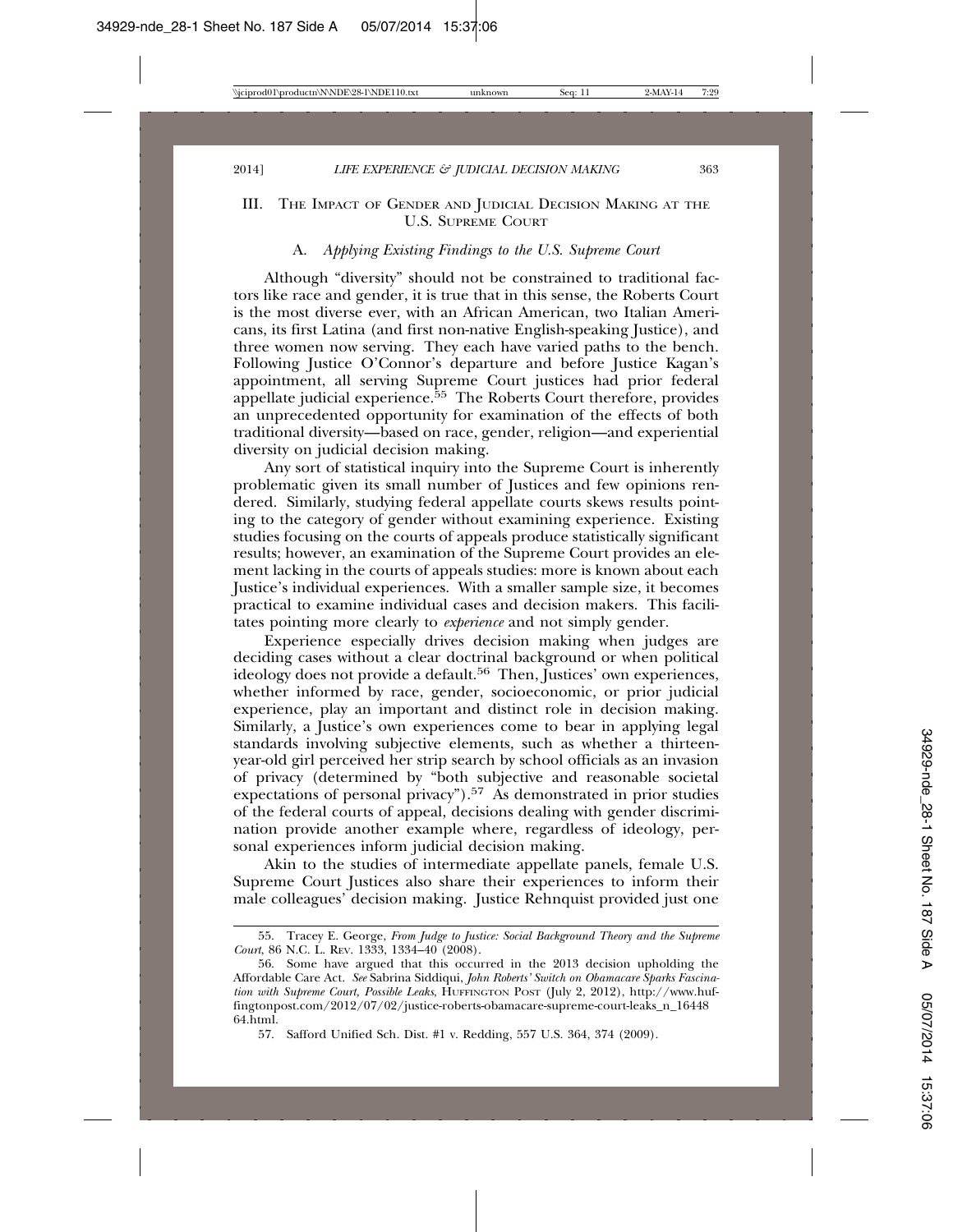example of this external impact. He once said "sex discrimination claims carry little weight"58 and even mocked then-litigator Ruth Bader Ginsburg at the end of her oral argument before the Court: "You won't settle for putting Susan B. Anthony on the new dollar, right?"<sup>59</sup> Yet later as Chief Justice, he wrote the six to three majority opinion in *Nevada Dep't of Human Resources v. Hibbs*, 60 holding that the Family Medical Leave Act is a valid abrogation of state sovereign immunity, justified by a history of persistent unconstitutional discrimination of female *and male* workers. Chief Justice Rehnquist explained, "[W]hen women are stereotyped as responsible for the domestic sphere, and men are not, that makes women seem less valuable as employees."61 Justice Ginsburg reflected on whether the presence of female colleagues shaped Rehnquist's views: "I think I would attribute it to his court experience and his life experience . . . . When his daughter Janet was divorced, I think the chief felt some kind of responsibility to be kind of a father figure to those girls. So he became more sensitive to things that he might not have noticed."<sup>62</sup> Demonstrably, the ability for gendered enlightenment does not discriminate among sexes. Because these experiential factors are often overlooked, when a Supreme Court decision is surprising, it is attributed to a lack of allegiance to a political party or abandonment of a mode of interpretation. $63$  Instead, critics should remember that Justices are people with unique experiences that have shaped their worldviews.

Justice O'Connor's impact on gender discrimination cases became apparent upon her arrival at the Court, beginning with her majority opinion in *Mississippi University for Women v. Hogan*, 64 finding certain types of single-sex admissions policies violated the Fourteenth Amendment's Equal Protection Clause. Based on precedent, this is a decision that Justice O'Connor's predecessor, Potter Stewart, would probably not have cast.65 Like the research on federal appellate judges suggests, Justice O'Connor had a compelling impact on her colleagues. After Justice O'Connor joined the Court, Justice Rehnquist increased his support for gender discrimination claimants from twenty-five to fifty percent.66 Similarly, Justice Burger increased his support from thirty-two to fifty percent, Justice Stevens from fifty-seven to eighty-three percent,

- 61. Bazelon, *supra* note 58. **R**
- 62. *Id.*
- 63. For a recent example, see Stiehm, *supra* note 2. **R**
- 64. 458 U.S. 718 (1982).

<sup>58.</sup> Emily Bazelon, *The Place of Women on the Court*, *Magazine*, N.Y. TIMES (July 11, 2009), http://www.nytimes.com/2009/07/12/magazine/12ginsburg-t.html.

<sup>59.</sup> Justice Rehnquist's remark was made during oral argument (at 24:58) for *Duren v. Missouri*, where Ruth Bader Ginsburg challenged a law making jury service for women voluntary, arguing it sends a message that women's service was unnecessary to important government functions. *DUREN V. MISSOURI*, Oyez, http://www.oyez.org/cases/1970-1979/1978/1978\_77\_6067 (oral argument recording and transcript) (last visited Apr. 6, 2014).

<sup>60. 538</sup> U.S. 721 (2003).

<sup>65.</sup> Karen O'Connor & Alixandra B. Yanus, *Judging Alone: Reflections on the Importance of Women on the Court*, POL. & GENDER 441, 443 (2010).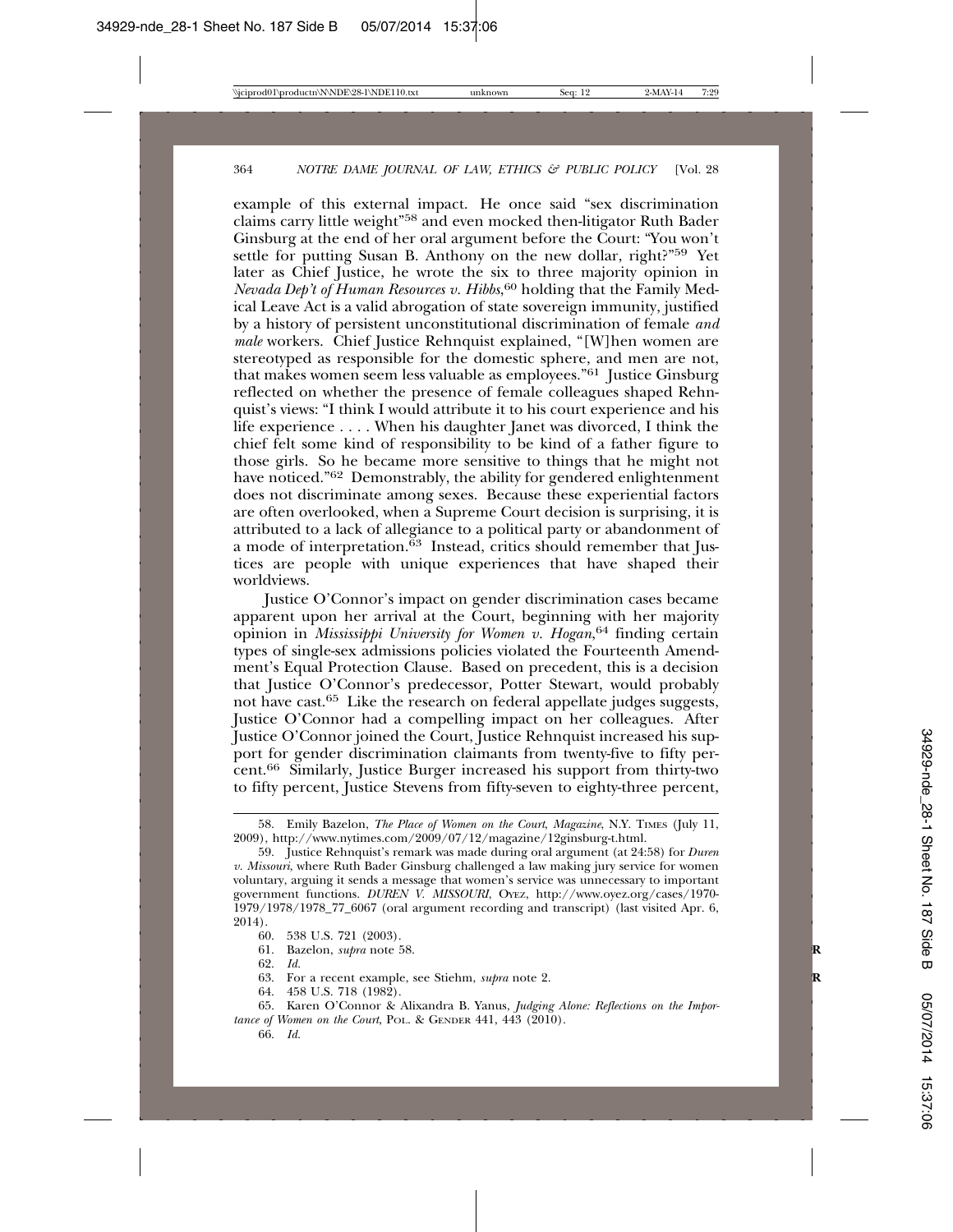and Justice White from sixty-nine to ninety percent.<sup>67</sup> Given the statistical effect on Justices of all political leanings, one can infer that a female's presence affects a colleague's decision making even more so than ideology.

In both the Supreme Court and lower courts, the statistical effect of a female's presence only holds true when dealing with gender discrimination cases. For instance, Justices Ginsburg and O'Connor agreed in only fifty-two percent of the Court's decisions during the twelve years they spent together on the bench (1993–2005).<sup>68</sup> At first glance, this might indicate that ideology weighs more heavily than gender or experience. However, in certain cases, the Justices agreed more frequently; they were united in ninety percent of gender discrimination cases.69 This underscores the fact that a woman's impact is not plainly based on her sex or gender, but rather on the type of cases understood based on personal experience. Justice O'Connor's decision to vote with the majority in *United States v. Morrison*70 further exhibits this. Despite her "strong track record of ruling in favor of 'women's rights,'"71 she voted against the civil damages provision of the Violence Against Women Act (VAWA). If gender alone matters then O'Connor should have voted in favor of upholding the Act. However, Justice O'Connor was voting based on personal experience—an experience *unrelated* to gender. As a former assistant attorney general, state senator, and appellate judge for the State of Arizona,<sup>72</sup> she is a strong advocate for federalism. In her view, informed by her experiences, the prohibition of violence against women remains with the states under their police power.73 Throughout her tenure, Justice O'Connor engaged in robust judicial scrutiny of congressional authority.74 Given her experiences in

70. 529 U.S. 598 (2000) (O'Connor joined the majority, thereby departing from Ginsburg, who joined the dissent).

71. Wendy McElroy, *Does Rape Violate the Commerce Clause of the Constitution?*, INDEP. INST. (Oct. 1, 2000), http://www.independent.org/newsroom/article.asp?id=12.

72. CQ Supreme Court Collection, *Sandra Day O'Connor*, http://www.cqpress.com/ context/SupremeCourt/oconnor\_bio.htm (last visited Sept. 29, 2013).

73. Specifically, the majority held violence against women was not an interstate activity nor economic in nature; therefore, it was out of the scope of the congressional power under the Commerce Clause.

74. *See* United States v. Lopez, 514 U.S. 549 (1995) (finding federal law regulating guns near schools was not tied to commerce and interfered with states' traditional police power). *See also* Gonzales v. Raich, 545 U.S. 1 (2005) (O'Connor, J., dissenting) (involving the California Compassionate Use Act which provided for a medicinal exception for the

<sup>67.</sup> *Id.*

<sup>68.</sup> *Id.* at 444.

<sup>69.</sup> *Id. See also* Rosalind Dixon, *Female Justices, Feminism, and the Politics of Judicial Appointment: A Re-Examination*, 21 YALE J.L. & FEMINISM 297, 308 (2010) (O'Connor voted for plaintiffs in Title VII gender discrimination cases eighty-nine percent of the time; Ginsburg voted for plaintiffs ninety-two percent of the time). *But see* Susan W. Johnson & Donald R. Songer, *Judge Gender and the Voting Behavior of Justices on Two North American Supreme Courts*, 30 JUST. SYS. J. 265, 270 (2009) (O'Connor and Ginsburg's agreement in gender discrimination cases did not translate to other areas. In civil liberties, criminal, and torts cases, O'Connor was more conservative than Ginsburg and the average male justice, while she was slightly more liberal than her male colleagues in equality cases. Ginsburg was more liberal than the average male in all four categories).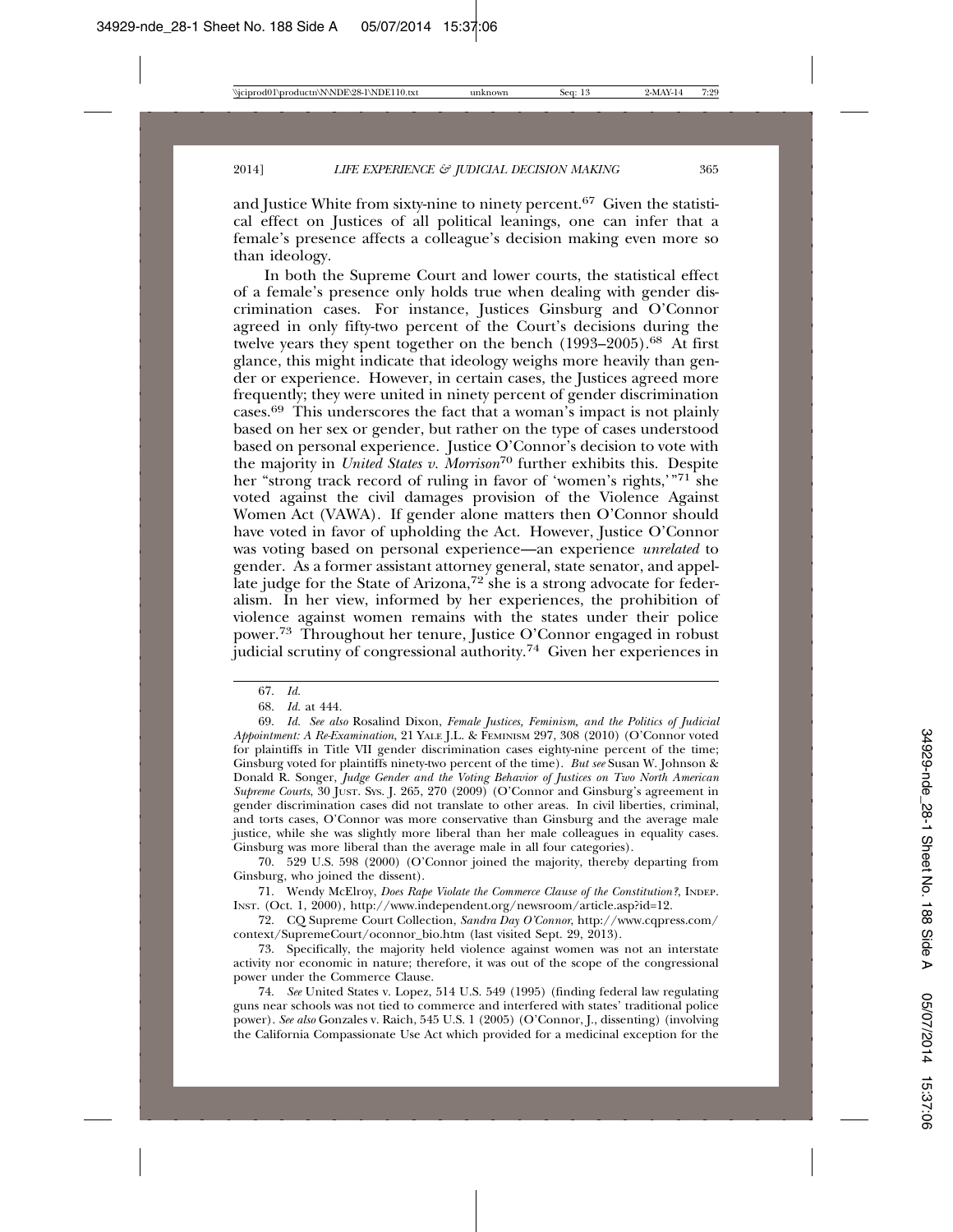the Arizona state government, she favored state autonomy and remained remarkably consistent in her jurisprudence, even when it meant voting against VAWA.

"Diversity" therefore, is not constrained to uniqueness in a racial, religious, or gender sense; socioeconomic upbringing and prior work or personal experiences intersect to shape Justice O'Connor's jurisprudence as a whole. Intersectionality matters. For this reason, it is impossible to claim that any one factor solely determines decision making. As Justice Ginsburg has said,

Yes, women bring a different life experience to the table. All of our differences make the conference better. That I'm a woman, that's part of it, that I'm Jewish, that's part of it, that I grew up in Brooklyn, N.Y., and I went to summer camp in the Adirondacks, all these things are part of me.75

 There is no formula. Varied experiences in the aggregate shape individual decision making. Some factors may be more or less prominent, but which factors take precedence differs among judges and cases. These experiential factors are ever present yet seldom vocalized. Although traditional models of decision making—whether one is an originalist or living constitutionalist—are often used to predict voting behavior, these models sometimes give way to life experiences. Gender is only one factor that shapes a judge's life experience and worldview.

#### B. *Gender Discrimination Cases at the U.S. Supreme Court:* Ledbetter v. Goodyear Tire & Rubber Co.

The experiences of Justice O'Connor greatly affected the Supreme Court's jurisprudence on gender discrimination. Following her departure, the liberal/conservative split was unchanged, but Justice Ginsburg became the lone female. The resulting effect was noticeable, particularly in *Ledbetter v. Goodyear Tire & Rubber Co.*,<sup>76</sup> where the Court found against allegations of workplace discrimination in a five to four decision.77 Statistically, there was a ninety percent probability that Justices O'Connor and Ginsburg would have ruled together in favor of the plaintiffs.78 Justice Ginsburg's disappointment in her male colleagues was clear. She has repeatedly commented that Justice O'Connor would

use of marijuana; Justice O'Connor focused on the distinction between commercial activities at the local and national level).

<sup>75.</sup> Bazelon, *supra* note 58. **R**

<sup>76. 550</sup> U.S. 618 (2007). In this time period the Court decided other cases that factually involved gender discrimination. *See* Crawford v. Metro. Gov. of Nashville, 555 U.S. 271 (2009) (holding that an anti-retaliation provision of Title VII protects employees who merely cooperate with internal investigation rather than complain on their own); AT&T Corp. v. Hulteen, 556 U.S. 701 (2009) (discussing pregnancy discrimination and the calculation of pension benefits).

<sup>77.</sup> The Justice O'Connor departure effect suggests there is no similar long term socializing effect on male Supreme Court Justices as there had been at the courts of appeal.

<sup>78.</sup> O'Connor & Yanus, *supra* note 65, at 444. **R**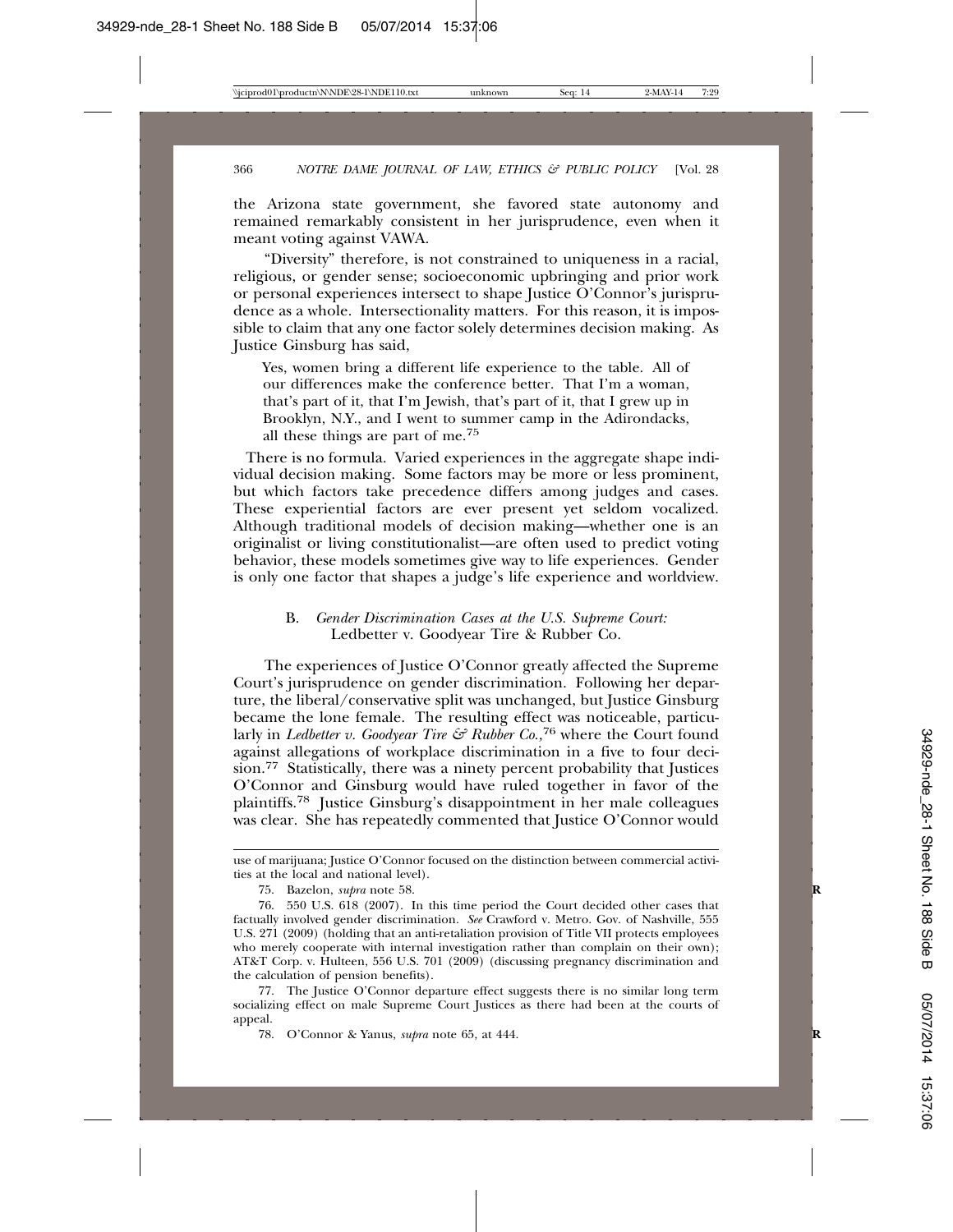have sided with her, shifting the Court's ultimate decision to favor the complainant.<sup>79</sup>

The petitioner, Lilly Ledbetter sued her employer, Goodyear Tire under a disparate treatment theory of Title VII alleging it intentionally discriminated against her on the basis of gender by paying her significantly less than her male counterparts. The Supreme Court held that her claim was time-barred because she did not file suit within one hundred eighty days from the first discriminatory paycheck, even though she did not learn of the disparity until decades later, just before her retirement. *Ledbetter* presented a scenario not unfamiliar to Justice Ginsburg. As a law student, she was the subject of ridicule by her male classmates and professors—the environment at Harvard Law School was "extremely hostile."80 The law school's dean asked the women of the class "what it felt like to occupy places that could have gone to deserving men."81 Yet, Justice Ginsburg excelled academically and graduated at the top of her class.82 Despite a recommendation from the Dean of Harvard Law School, Justice Felix Frankfurter declined to interview her for a clerkship; he "just wasn't ready to hire a woman."83 Upon graduation, no law firm offered her a job<sup>84</sup> so Justice Ginsburg worked in legal academia and became involved with the American Civil Liberties Union's Women's Rights Project,<sup>85</sup> where she argued six landmark cases on gender equality before the Supreme Court.<sup>86</sup> Of those six cases, Justice Ginsburg won five, paving the way for constitutional protections against gender discrimination.

Justice Ginsburg's background as a feminist legal activist who helped establish women's legal rights gave her a unique understanding of the realities of gender discrimination. *Ledbetter* is an example where the law does not fit those realities. Justice Ginsburg's firsthand experience87 not only informed her decision making but also prepared her to enlighten her colleagues. For starters, Justice Ginsburg took the symbolic step of announcing her dissent from the bench.<sup>88</sup> Second, she

80. *Ruth Bader Ginsburg*, OYEZ, http://www.oyez.org/justices/ruth\_bader\_ginsburg, (last visited Apr. 6, 2014).

81. *Id.*

82. *Id.*

83. Neil A. Lewis, *Rejected as a Clerk, Chosen as a Justice: Ruth Joan Bader Ginsburg*, N.Y. TIMES, June 15, 1993, at A1. Dean Albert Sacks wrote the recommendation, while a prior dean, Erwin Griswold, contributed to the hostility previously referenced. *Ruth Bader Ginsburg*, *supra* note 80.

84. *Times Topics: Ruth Bader Ginsburg*, N.Y. TIMES (June 29, 2012), http://topics. nytimes.com/top/reference/timestopics/people/g/ruth\_bader\_ginsburg/index.html.

85. *Ruth Bader Ginsburg*, *supra* note 80. **R**

86. *Ruth Bader Ginsburg,* BIOGRAPHY, http://www.biography.com/people/ruthbader-ginsburg-9312041 (last visited Apr. 6, 2014).

87. In addition to her firsthand experience, Ginsburg's work as a feminist legal activist provided an in-depth understanding of this case and empathy for the plaintiff.

88. Ironically, the opinion announcement transcript of her dissent identifies her as "*Mr*. Ginsburg." *LEDBETTER v. GOODYEAR TIRE AND RUBBER COMPANY*, OYEZ, http://

<sup>79.</sup> Joan Biskupic, *Ginsburg: Court Needs Another Woman*, USA TODAY (Oct. 5, 2009), http://usatoday30.usatoday.com/news/washington/judicial/2009-05-05-ruthginsburg\_N. htm; Justice Ruth Bader Ginsburg, Address at the National Constitution Center, Phila., Pa. (Sept. 6, 2013) (video available at https://vimeo.com/74230799).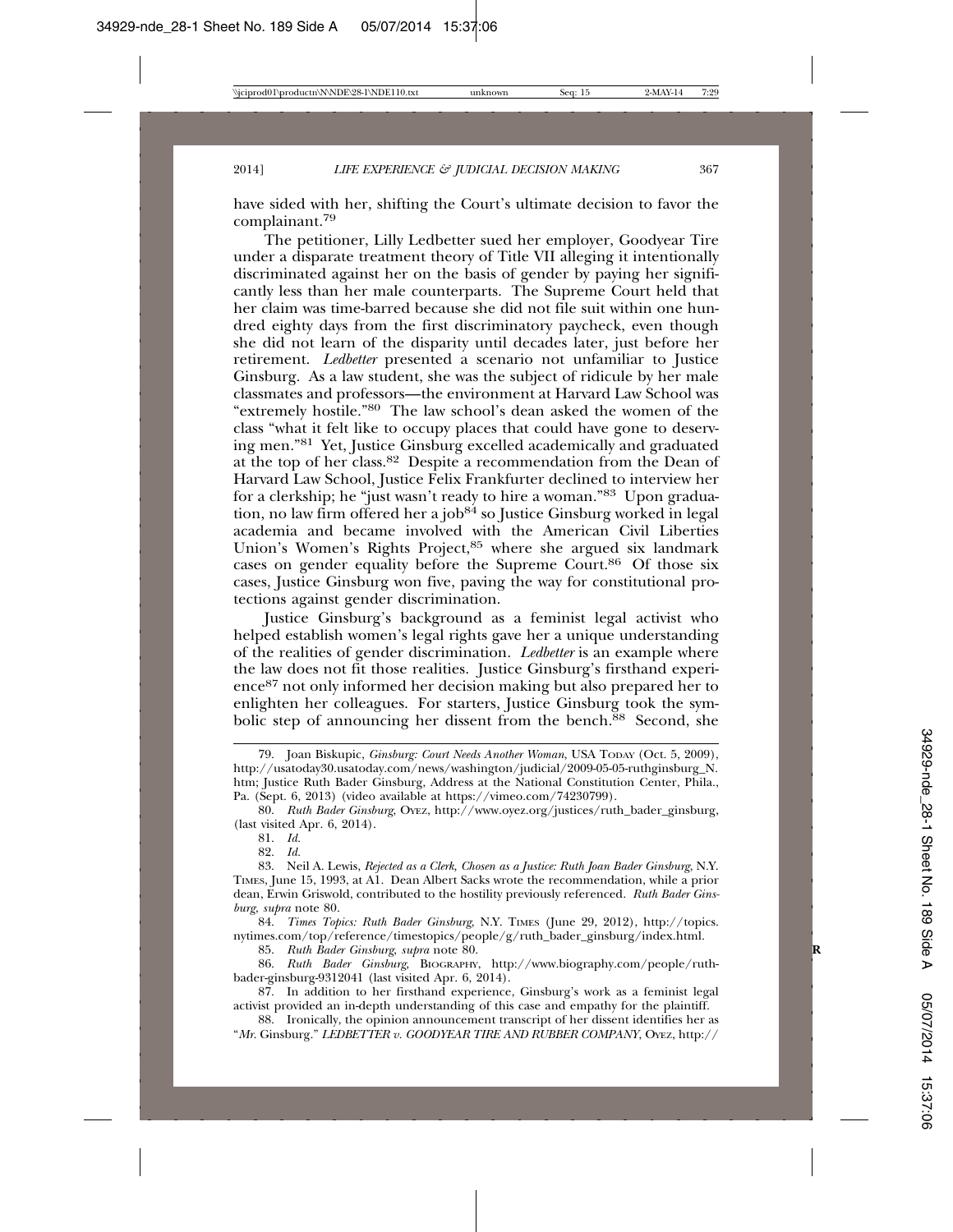drew upon personal experiences in reflecting, "Title VII was meant to govern *real world* employment practices and that world is what the court ignores today."89 In highlighting those realities, she addressed the fact:

An employee like Ledbetter trying to succeed in a male dominated workplace in a job filled only by men before she was hired, understandably maybe [sic] anxious to avoid making waves. Pay discrimination that recurs and swells an [sic] impact is significantly different from discrete adverse actions promptly communicated and easy to identify as discriminatory.90

Instead, the majority's holding would force plaintiffs, even before the pattern of discrimination fully developed, to sue too soon to prevail, "while cutting them off as time barred once the pay differential is large enough to enable them to mount a winnable case."91 "[T]hat situation cannot be what Congress intended when Title VII outlawed discrimination on the basis of race, color, religion, sex, or national origin in our nation's workplaces."92

#### C. *The Role of Experiential Factors in Cases Calling for a Subjective Analysis:* Safford Unified School District

An examination of cases lacking clear doctrinal authority, such as those commanding analysis by applying a subjective standard, even further demonstrates that the totality of an individual's experiences, and not merely gender, shapes judicial decision making. The ability to draw upon individualized experiences to inform decision-making requires the ability to empathize with those most affected by the court's decisions. This is especially so when dealing with subjective standards, which necessarily require judges to place themselves in the shoes of the litigant. For example, in the right-to-privacy context, one must determine whether the litigant herself had an actual subjective expectation of privacy.

In *Safford Unified School District #1 v. Redding*, the court decided whether the strip search of a female middle-school student violated the Fourth Amendment. To do so, the Court first had to examine the intrusiveness of the search, weigh the governmental interest, and determine whether the government adopted a reasonable means of addressing its concern. Assessing the intrusiveness of the search required an understanding of the student's experience and how others in her place would have felt.<sup>93</sup> Similarly, to weigh the nature of the governmental interest, the Court needed to put itself in the place of school adminis-

www.oyez.org/cases/2000-2009/2006/2006\_05\_1074 (follow "Ledbetter v. Goodyear Tire and Rubber Company - Opinion Announcement" hyperlink; then follow "Full Transcript Text" hyperlink) (last visited Apr. 6, 2014).

<sup>89.</sup> *Id.* (emphasis added).

<sup>90.</sup> *Id.*

<sup>91.</sup> Ledbetter v. Goodyear Tire & Rubber Co., 550 U.S. 618, 658 n.9 (2007) (Ginsburg, J., dissenting).

<sup>92.</sup> *LEDBETTER v. GOODYEAR TIRE AND RUBBER COMPANY*, *supra* note 88. **R**

<sup>93.</sup> Safford Unified Sch. Dist. #1 v. Redding, 557 U.S. 364, 370 (2009) ("[A] school search 'will be permissible in its scope when the measures adopted are reasonably related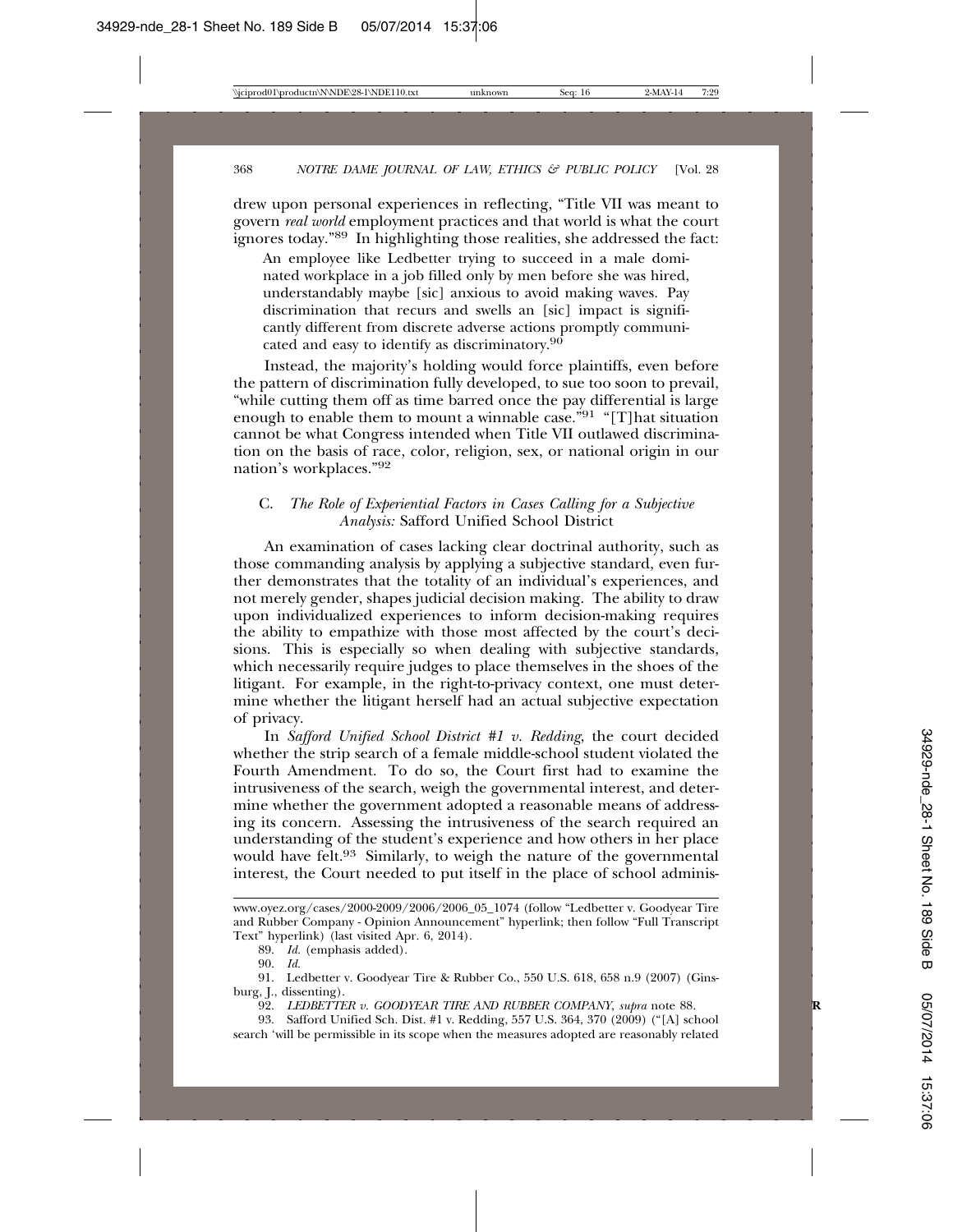trators.94 During oral argument, the Justices examined the difficult choices facing an administrator who is confronted with a tip that a student is engaging in conduct harmful to herself, others, or the school environment. The transcript reveals many of the Justices engaging in empathetic dialogue to understand what is at stake in their decision making. For instance, Justice Ginsburg put herself in the shoes of administrators and asked: "But an official could follow up to see whether this child—whether there is a basis for what she said. But there were no questions asked at all."95 Similarly, Justice Alito, in suggesting a problem-solving approach of less invasive alternatives, said "the school could keep records on its students  $\dots$ ."<sup>96</sup> In disbelief, Justice Scalia scoffed, "[Y]ou reasonably suspect the student has drugs. You've searched everywhere else. By God, the drugs must be in her underpants."97 And with backup from Justice Roberts, "You are saying if you have reasonable suspicion that it's in the underwear, you shouldn't even bother searching the pack or the pockets. You should go straight to the underwear. That can't be right."98

Because this case was not met with a strong ideological split among the Justices, an argument can be made that the outcome would have remained the same regardless of the presence of a female on the bench. Nevertheless, the oral argument transcript provides insight into the individual Justices' contributions to the decision making process as a whole. For instance, Justice Ginsburg was the first to address the subjective experience of Redding as a young girl. Ginsburg empathized by placing herself in the shoes of this student and asking, "What was the reason for . . . putting her in that humiliating situation?"99 Justice Ginsburg's inquiry put her male colleagues on notice, prompting Justice Breyer to add, "[H]ere she is embarrassed . . . [t]here seems no reason for that" because the school could have her instead "[p]ut on [her] gym clothes . . . she does that every day. [There are] just such obvious alternatives to having her be really naked."100 Later, Justice Breyer recalled, "[W]hen I was 8 or 10 or 12 years old, you know, we did take our clothes off once a day, we changed for gym" and "in my experience,

to the objectives of the search and not excessively intrusive in light of the age and sex of the student and the nature of the infraction.'") (citation omitted).

<sup>94.</sup> Susan A. Bandes, *Empathetic Judging and the Rule of Law*, 2009 CARDOZO L. REV. DE NOVO 133, 143 (2009).

<sup>95.</sup> Transcript of Oral Argument of Matthew W. Wright on Behalf of the Petitioners at 6, Safford Unified Sch. Dist. #1 v. Redding, 557 U.S. 364 at 370 (2009) (No. 08-479) [hereinafter Transcript of Stafford Unified Oral Argument], *available at* http://www.oyez. org/cases/2000-2009/2008/2008\_08\_479.

<sup>96.</sup> *Id.* Previously, Justice Alito stated, "When I have cases involving children, I can't help but think of my own children. When I get a case about discrimination, I have to think about people in my own family who suffered discrimination because of their ethnic background or because of religion or because of gender, and I do take that into account." Bandes, *supra* note 94, at 138 (quoting *Meeting of the Senate Judiciary Subject: The Nomination of Samuel Alito to the Supreme Court*, FED. NEWS SERVICE, Jan. 24, 2006).

<sup>97.</sup> Transcript of Safford Unified Oral Argument, *supra* note 95, at 11. **R**

<sup>98.</sup> *Id.* at 12.

<sup>99.</sup> *Id.* at 8.

<sup>100.</sup> *Id.* at 9.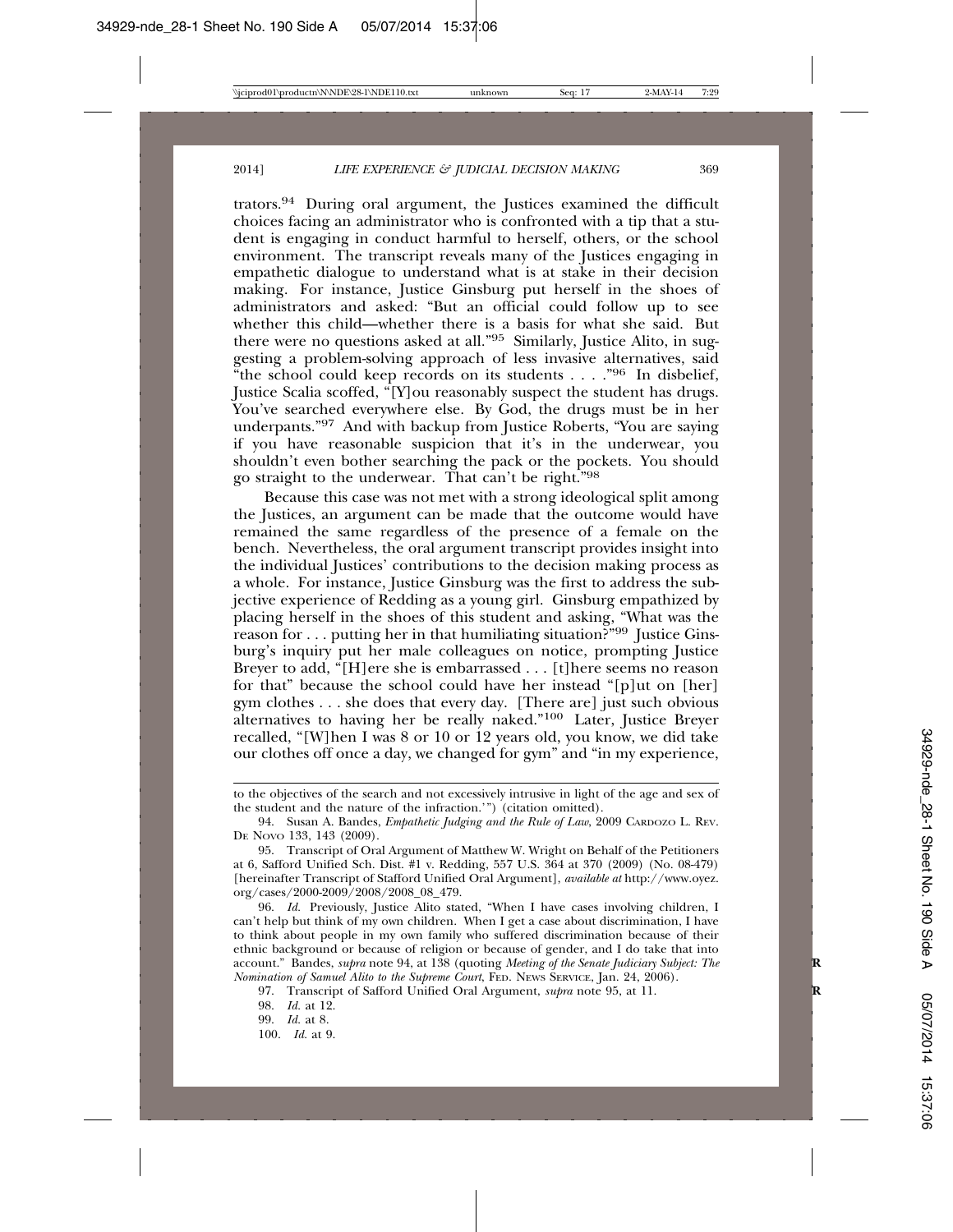too, people did sometimes stick things in [their] underwear."101 The importance of Ginsburg's role is further shown when, in response to Justice Breyer's comment (undoubtedly reflecting upon his own experiences as a young boy), Justice Ginsburg pointed out that the search at issue in this case was no locker room suit-up.102 Rather, a thirteen-yearold girl was "forced to strip to her underwear and shake out her bra and underpants in front of school officials who suspected her of concealing prescription ibuprofen."103 Justice Ginsburg quickly redirected Justice Breyer's conception to the "traumatic effect that an adolescent girl would experience when forced to strip down to her underclothes in front of school administrators."104

This demonstrates how Justice Ginsburg's presence as the lone female on the court prompted her male colleagues to think of any differences between a thirteen-year-old girl and a thirteen-year-old boy in terms of how humiliating it is to be seen undressed.105 While the male Justices "first thought of their own reaction" reflecting on grade school gym class and thinking, "You change your clothes in the gym, what's the big deal?"<sup>106</sup> Justice Ginsburg was quick to cure any lack of understanding by sharing her own experiences.

The Court's resulting opinion similarly reflected the use of empathy as a tool in the Justices' decision making. It reads:

Savana's subjective expectation of privacy against such a search is inherent in her account of it as embarrassing, frightening, and humiliating. The reasonableness of her expectation (required by the Fourth Amendment standard) is indicated by the consistent experiences of other young people similarly searched, whose adolescent vulnerability intensifies the patent intrusiveness of the exposure.<sup>107</sup>

Ultimately, this inquiry prompted the Court to find that "[t]he meaning of such a search [for evidence of wrongdoing], and the degradation its subject may reasonably feel, place a search that intrusive in a category . . . demanding its own specific suspicions."108 In contrast, Justice Thomas's dissent avoids empathetic inquiry of the search subject, which leads to a harsh conclusion, focusing instead on the "deep intrusion into the administration of public schools."109 Under this rule, "[b]ecause the school officials searched in a location where the pills could have been hidden, the search was reasonable in scope"110

<sup>101.</sup> *Id.* at 25.

<sup>102.</sup> Bandes, *supra* note 94, at 144. **R**

<sup>103.</sup> *Id*.

<sup>104.</sup> O'Connor & Yanus, *supra* note 65, at 448. **R**

<sup>105.</sup> Bazelon, *supra* note 58.<br>106. *Id.* 

<sup>106.</sup> *Id.*

<sup>107.</sup> Safford Unified Sch. Dist. #1 v. Redding, 557 U.S. 364, 374–75 (2009) (citation omitted) (although the court found that the defendant's conduct was unconstitutional, it was entitled to qualified immunity from liability).

<sup>108.</sup> *Id.* at 377.

<sup>109.</sup> *Id.* at 382–83 (Thomas, J., dissenting).

<sup>110.</sup> *Id.* at 387 (Thomas, J., dissenting).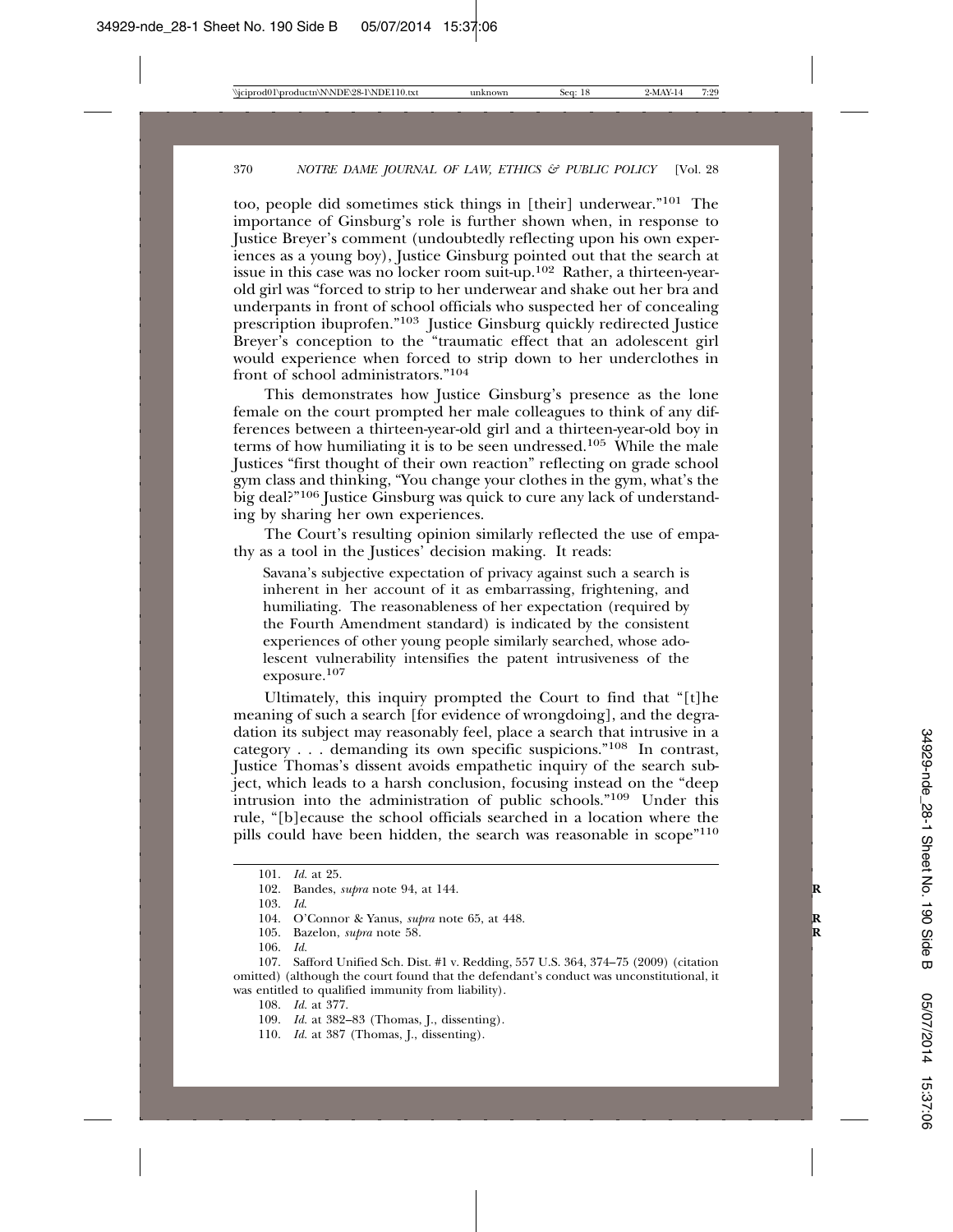regardless of how violated the subject of the search might have felt.<sup>111</sup> In light of Justice Thomas's dissent in *Safford Unified*, in which no empathetic inquiry entered into the subjective expectation of privacy analysis, it is interesting to note that as a judicial nominee, Clarence Thomas told the Senate Judiciary Committee that a justice should be able to "walk in the shoes of the people who are affected by what the Court does."112 Today, Thomas is viewed as one of the court's least empathetic Justices.<sup>113</sup> What changed? Perhaps even this provides another example where experience has informed legal reasoning.

#### IV. THE GENDER NEUTRAL ROLE OF THE CHIEF JUSTICE

Another way to think about the role of women judges is to compare them to the non-gender-related role of the Chief Justice of the United States Supreme Court. It is true that the Chief Justice, serving both as a justice and in an administrative capacity, is motivated by his need to lead the Court. However, in so leading the Court, the Chief Justice uses his discretion, informed by his own experiences. Therefore, although this role is in part based on administrative duties, it nevertheless provides a useful comparison in demonstrating how experiences impact judicial decision making regardless of gender. The Chief Justice, like any other Justice—whether male, female, liberal, conservative—views his or her "voice" as a unique contribution to the panel in the same way each female Justice might similarly share her unique experiences to inform others' decision making.

The role of Chief Justice is untouched by gender variance; no female has ever occupied the position. Arguing that women judges have a "woman's voice" is as strange as saying that a male, desirous of achieving unanimity or collegiality on the Court, speaks with a "man's voice." Instead, as the following demonstrates, each Chief Justice has historically carried out his leadership role based on his own discretion and influenced by his own experiences, much in the same way that a woman judge, or any judge, votes based on experiential factors.

Many Chief Justices, as institutional leaders, have desired to inspire collegiality, homogeneity, and legitimacy. It allows the court to function.<sup>114</sup> Chief Justices Taft and Marshall both placed great value on producing unanimous opinions. Marshall, for instance, wrote the opinions of the Court himself, submitted his opinions to the other Justices for consideration, and reconciled any disagreement so that it may be

<sup>111.</sup> *See id.* at 389 (Thomas, J., dissenting). Nothing in Justice Thomas's dissent indicates a search of a body cavity would be unreasonable, so long as pills could be hidden there.

<sup>112.</sup> Catherine Crowe, *Videri Quam Esse: The Role of Empathy in Judicial Discourse*, 34 L. & PSYCHOL. REV. 121, 122 (2010) (footnote omitted).

<sup>113.</sup> *See generally* Eric L. Muller, *Where, But for the Grace of God, Goes He? The Search for Empathy in the Criminal Jurisprudence of Clarence Thomas*, 15 CONST. COMMENT. 225 (1998).

<sup>114.</sup> Ginsburg, *supra* note 79 ("One of the hallmarks of the court is collegiality. You **R** could not do the job that the Constitution gives to us if you didn't, to use one of Justice Scalia's favorite expressions, 'Get over it.'").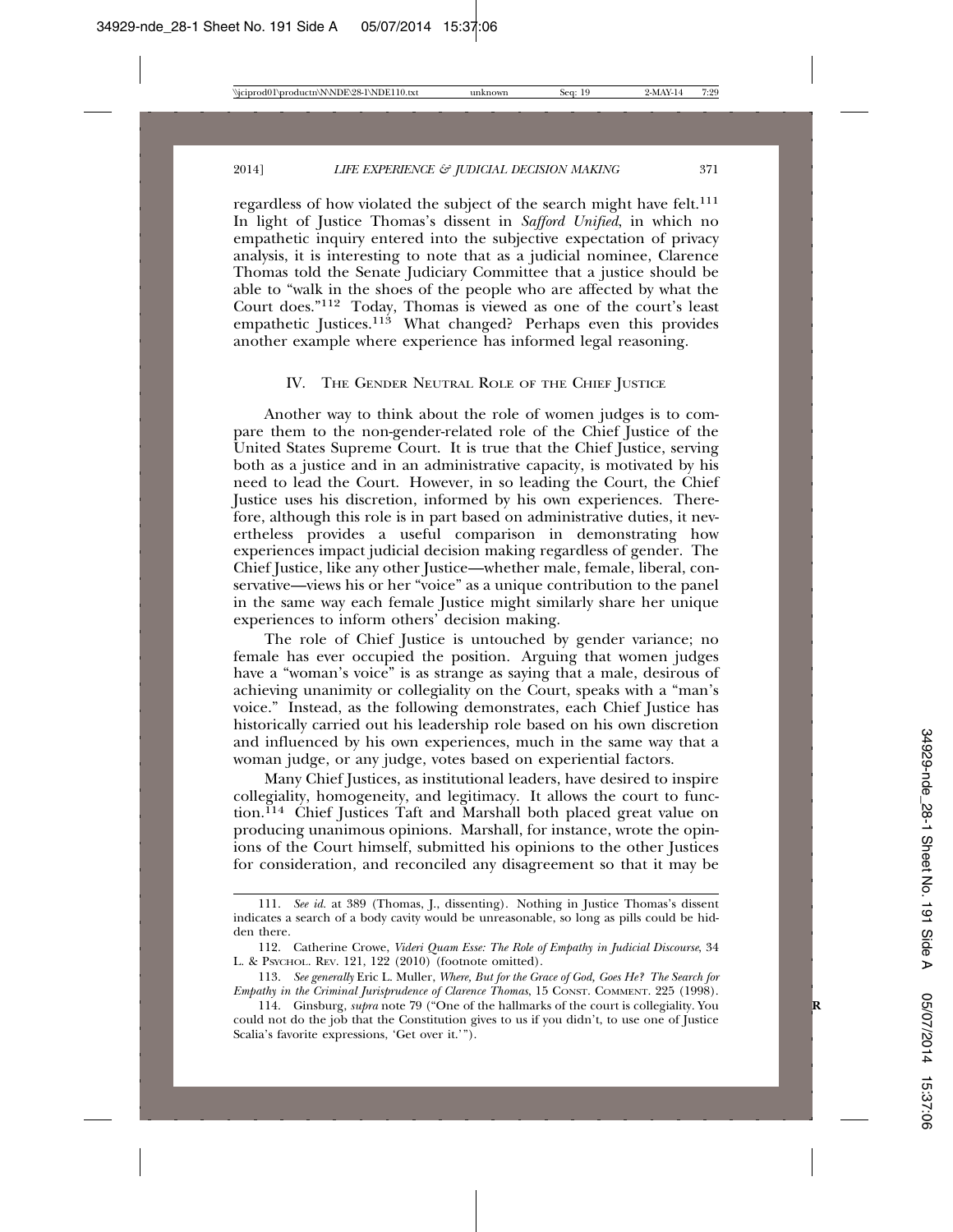"delivered as the opinion of all."115 In the first four years of his tenure, there were no dissents and only one separate concurring opinion.<sup>116</sup> However, Thomas Jefferson attributed the Court's level of agreement, not to Marshall's willingness to modify opinions to reach consensus, but rather to the Chief's overwhelming influence on the other Justices.<sup>117</sup>

While Marshall is credited as developing the grand court we know today, Chief Justice Taft also deserves recognition for uniformity and collegiality. Eighty-four percent of the Taft Court's opinions were unanimous.118 Taft's concern for certainty in the law was not only for the need of people to plan their lives and business transactions around it, but also for the legitimacy of the institution itself.<sup>119</sup> These goals likely came from his experiences while serving as the United States President and in his subsequent experience as co-chairman of the National War Labor Board. As one of the most prominent conservative lawyers of the day, he was widely expected to be a pro-employer member of the Board.120 Yet as Chief Justice, Taft applied his experiences counter to his ideology, most notably in his dissent in *Adkins v. Children's Hospital*, 121 where—despite a track record of voting with the conservative Justices and developing a reputation as pro-employer—he sided against business owners and argued in favor of minimum wage laws.

The Court under Chief Justice Rehnquist's leadership, was one of the most fractured and divisive Courts.<sup>122</sup> When John Roberts took over the reins in September of 2005, he declared that one of his main goals was to bring a more "collegial atmosphere" to the Court.123 Specifically, he sought to add both "'credibility and stability' to the law by

122. David A. Yalof et al., *Collegiality Among U.S. Supreme Court Justices? An Early Assessment of the Roberts Court*, 95 JUDICATURE, July–Aug. 2011, at 12–13.

123. *Id.* at 13. The Roberts Court is actually slightly *less* collegial than the Rehnquist Court; twenty-two percent of constitutional-case opinions written during the first four years of the Roberts Court contain non-collegial rhetoric, compared to fourteen percent under the Rehnquist Court's last four terms. *Id.* at 18. More recently, Justice Samuel Alito is said to have "pursed his lips, rolled his eyes to the ceiling, and shook his head 'no,'" as Justice Ginsburg read dissents in two cases; Alito's gestures "brought gasps from more than one person in the audience." Dana Milbank, *Alito is on a Roll. An Eye Roll*, WASH. POST, June 25, 2013, at A2; *see also* Garrett Epps, *Justice Alito's Inexcusable Rudeness*, THE

<sup>115.</sup> O'CONNOR, *supra* note 8, at 116 (citing PERCIVAL E. JACKSON, DISSENT IN THE SUPREME COURT: A CHRONOLOGY 21-22 (1969)).

<sup>116.</sup> *Id.*

<sup>117.</sup> *Id.*

<sup>118.</sup> *Id.* (citing Robert Post, *The Supreme Court Opinion as Institutional Practice: Dissent, Legal Scholarship and Decisionmaking in the Taft Court*, 85 MINN. L. REV. 1267, 1283 (2001)). There is danger in taking this too far: "When methods of accommodation failed, however, the Justices of the Taft Court were willing to sign on to unanimous opinions that contained statements of the law with which they did not agree. Correspondence between the Justices shows that many of their votes were changed only under protest." *Id.* at 118–119.

<sup>119.</sup> *Id.* at 116.

<sup>120.</sup> BARRY CUSHMAN, RETHINKING THE NEW DEAL COURT 119 (1998).

<sup>121.</sup> *Id.* (citing VALERIE JEAN CONNER, THE NATIONAL WAR LABOR BOARD: STABILITY, SOCIAL JUSTICE, AND THE VOLUNTARY STATE IN WORLD WAR I at ch. 2 (1983); HENRY F. PRINGLE, THE LIFE AND TIMES OF WILLIAM HOWARD TAFT: A BIOGRAPHY 915 (1939); FOSTER RHEA DULLES, LABOR IN AMERICA 226–27 (1949)). *See* Adkins v. Children's Hosp., 261 U.S. 525 (1923) (Taft, C.J., dissenting).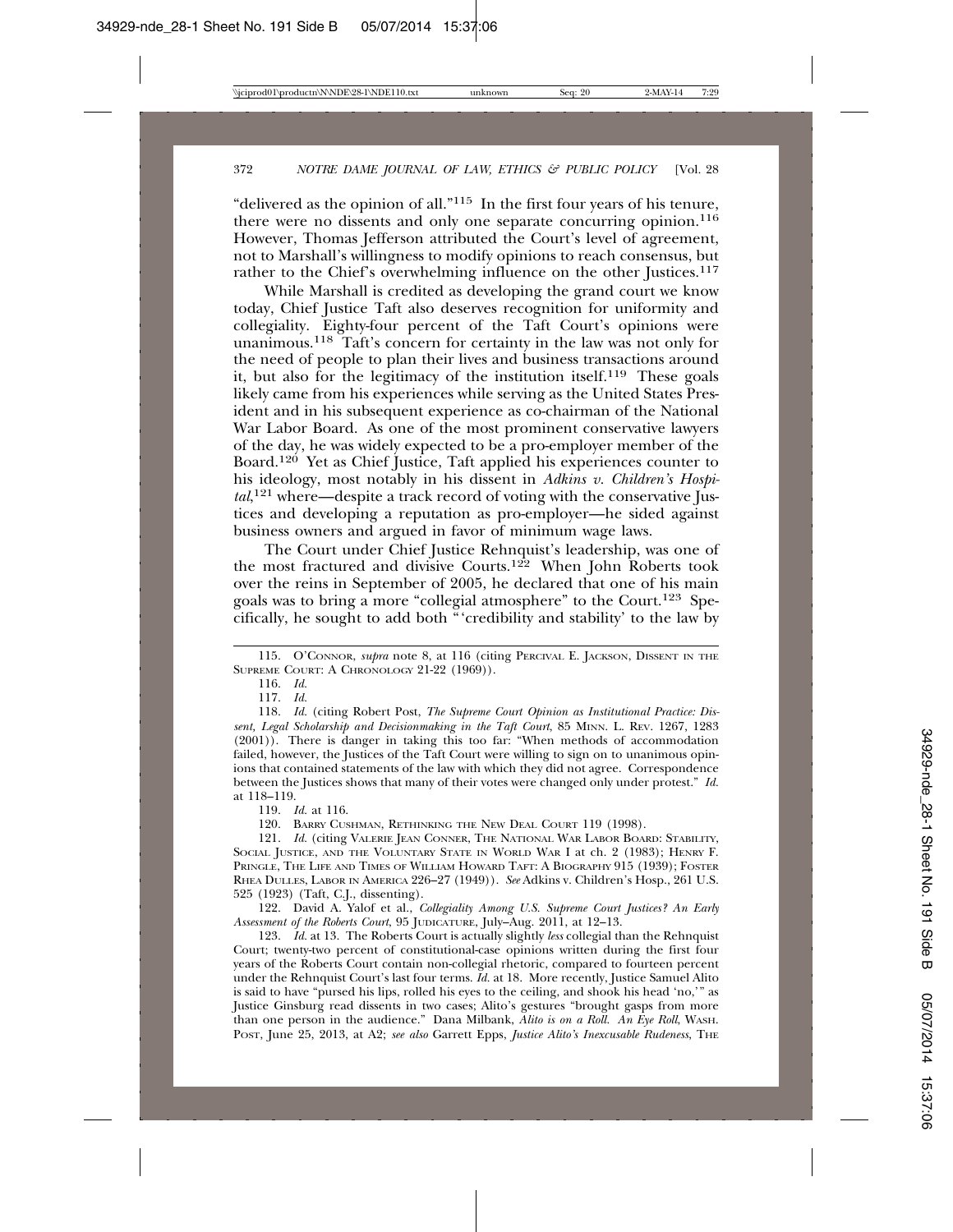urging his new colleagues to find agreement in their opinions wherever possible."124 This is because unanimous opinions are more difficult to overturn "while closely divided 5–4 decisions make it harder for the public to respect the court as an impartial institution that transcends partisan politics."125 Chief Justice Roberts has been vocal in the past about his desire to "place the bipartisan legitimacy of the Court above his own ideological agenda."<sup>126</sup> By breaking away from the more recent five to four ideologically-divided decisions, Chief Justice Roberts—like the late Chief Justice John Marshall—would rally his associate members into a unified entity thereby strengthening the institutional legitimacy of the Court. Chief Justice Roberts himself seemed to be striving for legitimacy via unanimity by joining the majority ninety-three percent of the time during the October 2011 term.127 Yet not all of his colleagues have "signed on:" the Court's unanimity rate has increased only slightly during Chief Justice Roberts's tenure.<sup>128</sup>

Following the Affordable Care Act (ACA) decision, Chief Justice Roberts received much criticism as well as admiration for joining the liberal justices. Court observers speculated that the move was an attempt to "shield nine justices from the political fallout sure to result from overturning the [ACA]"129 or that it was an attempt to demonstrate the Court's legitimacy—that they merely apply the law to the facts, sans politics. One reporter declared,

"For bringing the Court back from the partisan abyss, Roberts deserves praise not only from liberals but from all Americans who

124. Yalof, *supra* note 122, at 13. **R**

There is value to dissent even if it does not eventually carry the day. Dissenting opinions can force the Justices in the majority to respond to criticisms, honing the Court's opinion . . . . Dissents also can serve to limit the holding of the majority opinion . . . and to alert future litigants, and all those who must be governed by the law, of the precise scope of the Court's opinion.

Perhaps most important, the dissent plays a role in showing those members of the public who disagree with the Court's opinion that their views, while they did not prevail, were at least understood and taken seriously.

O'CONNOR, *supra* note 8, at 121.

126. Jeffrey Rosen, *Welcome to the Roberts Court: How the Chief Justice Used Obamacare to Reveal His True Identity*, NEW REPUBLIC (June 29, 2012), http://www.tnr.com/blog/plank/ 104493/welcome-the-roberts-court-who-the-chief-justice-was-all-along#.

127. *Frequency in the Majority*, SCOTUSBLOG (June 30, 2012), http://sblog.s3. amazonaws.com/wp-content/uploads/2012/06/SB\_frequency\_OT11\_final.pdf.

128. Yalof, *supra* note 122, at 13. **R**

129. Paul Campos, *Did John Roberts Switch his Vote?*, SALON (June 28, 2012), http:// www.salon.com/2012/06/28/did\_john\_roberts\_switch\_his\_vote/. Some point to "warnings" made by the Obama administration. President Obama stated he was "confident that the Supreme Court [would] not take what would be an unprecedented, extraordinary step of overturning a law that was passed by a strong majority of a democratically elected Congress." *Id.*; *see also* Adam Aigner-Treworgy, *President Obama: Overturning Individual Mandate Would be "Unprecedented, Extraordinary Step*,*"* CNN.COM (April 2, 2012, 3:55 PM), http://whitehouse.blogs.cnn.com/2012/04/02/president-obama-overturning-individualmandate-would-be-unprecedented-extraordinary-step/.

ATLANTIC (June 24, 2013), http://www.theatlantic.com/national/archive/2013/06/justice-alitos-inexcusable-rudeness/277163/ (giving a firsthand account)*.*

<sup>125.</sup> *Id.* Even still, former Justice O'Conner has noted the virtues of dissenting opinions: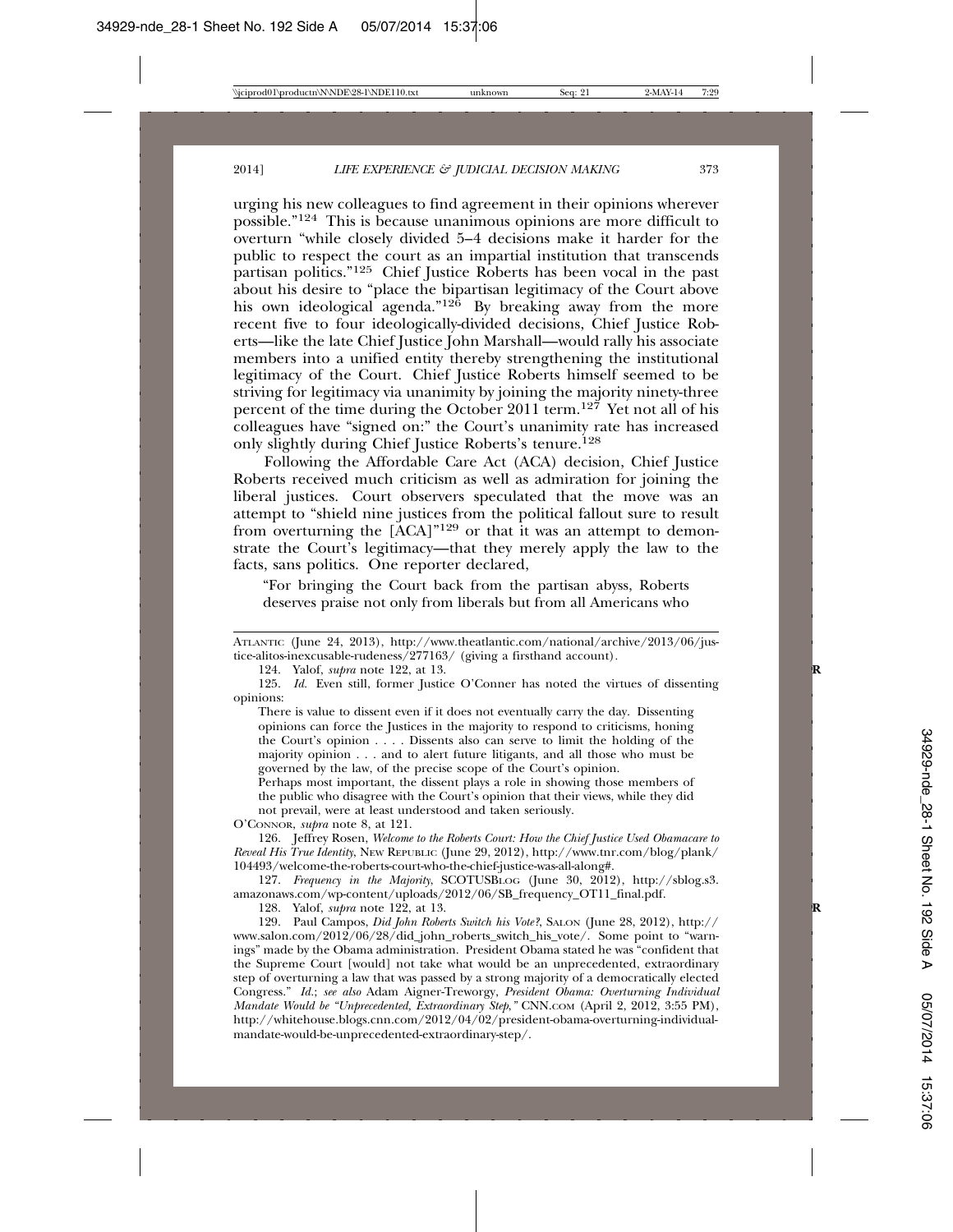believe that it's important for the Court to stand for something larger than politics. . . . He placed the bipartisan legitimacy of the Court above his own ideological agenda. Seven years into his Chief Justiceship, the Supreme Court finally became the Roberts Court."<sup>130</sup>

Chief Justice Roberts exercised "political genius" by acting in a perceivably bipartisan manner, upholding the liberal-backed ACA while laying the groundwork for restricting congressional power in the future.131 Chief Justice Roberts followed Chief Justice Marshall's lead,132 acting by not simply acting as a "conservative" appointee. In this light, Chief Justice Roberts's vote was not as surprising as it first appeared. The lesson is that political ideology will not always "carry the day" as the most reliant predictor of decision making. While "[j]urisprudentially, [Justice Roberts] is a constitutional conservative[,] [i]nstitutionally, he is chief justice [sic] and sees himself as uniquely entrusted with the custodianship of the Court's legitimacy, reputation, and stature."133 For this reason, judicial decision making will never be predictable under all circumstances. Speculatively, if Chief Justice Roberts were one of the Associate Justices, appointed by a Republican president and having a history of conservative constitutional construction, he may have voted to join the other conservative Justices. Nevertheless, Chief Justice Roberts's tenure demonstrates the multifaceted role. Just as no two women are alike, neither are two Chief Justices.

#### V. OTHER EXPERIENTIAL FACTORS

Scholars of social background theory argue "the actions of judges can be best understood as a product of their demographic characteristics and personal and professional experiences such that a shared attribute," including prior work experience, "would affect subsequent behavior in predictable ways."134 Under this theory, a Justice who grew up in socioeconomically disadvantaged circumstances might better understand the plight of the poor in the same way a woman would

<sup>130.</sup> Rosen, *supra* note 126. **R**

<sup>131.</sup> Relatedly, Chief Justice Roberts's vote on the healthcare ruling was seen as an attempt to "protect the authority of his court against charges of partisanship while accruing a mountain of political capital in the process." Adam Liptak, *Supreme Court Faces Crucial Cases in New Session*, N.Y. TIMES (Sept. 29, 2012), http://www.nytimes.com/2012/09/ 30/us/supreme-court-faces-crucial-cases-in-new-session.html?pagewanted=2&\_r=0&smid= fb-share&pagewanted=all (title subsequently changed to *Supreme Court Faces Weighty Cases and a New Dynamic*).

<sup>132.</sup> *See* Rosen, *supra* note 126 (explaining Marshall's similar act of "judicial jujitsu" **R** in *Marbury v. Madison*, where he "refused to confront president Jefferson over a question of executive privilege but laid the groundwork for expanding judicial power in the future")*.*

<sup>133.</sup> Charles Krauthammer, *Why Roberts Did It*, NAT'L REV. ONLINE (June 28, 2012), http://www.nationalreview.com/articles/304332/why-roberts-did-it-charleskrauthammer#.

<sup>134.</sup> George, *supra* note 55, at 1336. **R**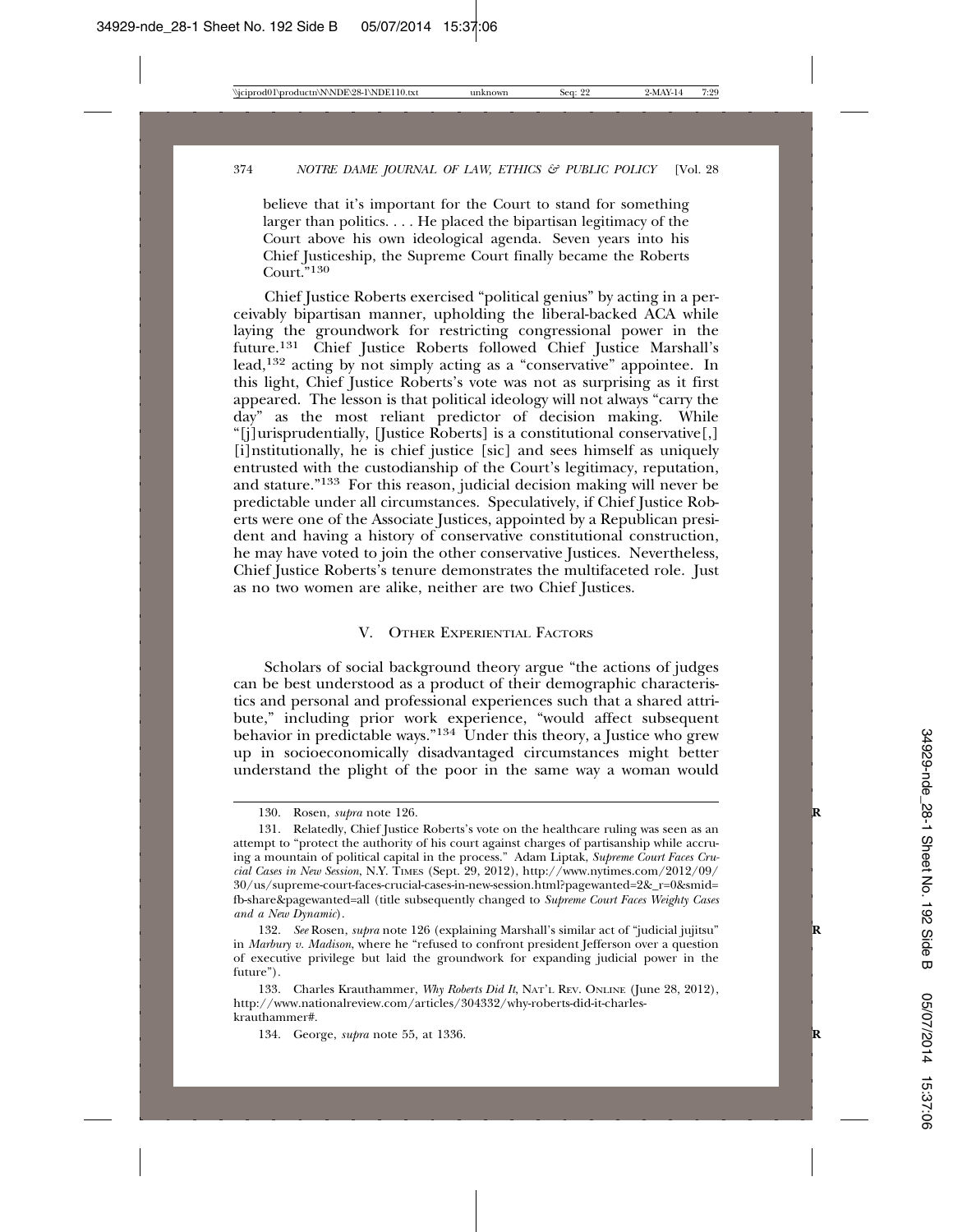understand gender discrimination.<sup>135</sup> Therefore, by extension, many different experiential factors similarly affect judicial decision making.

While it is too early to know the impact Justice Sonia Sotomayor will have on the bench, she has expressed a desire to use her unique experiences to complement her colleagues' world-views.136 Aside from "traditional" diversity factors, Justice Sotomayor has had a particularly diverse experience prior to her tenure on the bench. After law school, she worked in the Manhattan District Attorney's Office and later at a top law firm before being appointed to the U.S. District Court for the Southern District of New York and later to the Second Circuit Court of Appeals.137 It is likely Justice Sotomayor will take these experiential factors into account in the same way that other women have considered their own experiences of gender discrimination and that past chief justices, as institutional leaders, have drawn upon their own experiences in organizing the goals of the court.

Religion may also inform judicial decision making. Justice Scalia has stated, "The laws I apply have a fair meaning, and that meaning is no different for a Catholic than it is for a Jew, any more than it is different for a woman and a man, or a white man and a black."138 Yet he has also stated that while his judicial decisions are not based on religion, he would not work for a judicial system that was counter to the tenets of Catholicism.139 Some well known Supreme Court Justices were, and are, deeply religious. Unlike the past, today's Supreme Court Justices have spoken publicly about their religious faith, at times explicitly stating in their opinions that "'[c]ourts must recognize that the state is but

Thus, when impossible to draw upon one's own life experiences, the role of empathy is bolstered. *See generally infra,* Part VI. Judge Kozinski demonstrates this beautifully: "The panel's breezy opinion is troubling on a number of grounds, not least among them its unselfconscious cultural elitism." *Id*.

136. Prior to her nomination, Justice Sotomayor once gave a speech declaring, "'Whether born from experience or inherent physiological or cultural differences,' . . . for jurists who are women and nonwhite, 'our gender and national origins may and will make a difference in our judging.'" She added, "I would hope that a wise Latina woman with the richness of her experiences would more often than not reach a better conclusion than a white male who hasn't lived that life." Charlie Savage, *A Judge's View of Judging Is on the Record,* N.Y. TIMES, May 15, 2009, at A21.

137. Crowe, *supra* note 112, at 121. **R**

138. Kathleen Ganster, *Scalia: Catholicism at Core of My Judicial Ethics*, NEWSMAX (Sept. 25, 2011), http://www.newsmax.com/InsideCover/scalia-catholicism-justicecourt/2011/09/25/id/412199.

139. *Id. See also* John Garvey & Amy Coney Barrett, *Catholic Judges in Capital Cases,* 81 MARQ. L. REV. 303 (1998) (arguing that while mere identification of a judge as Catholic is not sufficient reason for recusal under federal law, the moral impossibility of enforcing capital punishment in such cases as sentencing, enforcing jury recommendations, and affirming are in fact reasons for not participating).

<sup>135.</sup> But at least one judge argued such a judge does not exist. S*ee* United States v. Pineda-Moreno, 617 F. 3d 1120, 1123 (9th Cir. 2010) (J. Kozinski, dissenting):

<sup>[</sup>T]here's one kind of diversity that doesn't exist: No truly poor people are appointed as federal judges, or as state judges for that matter. Judges, regardless of race, ethnicity or sex, are selected from the class of people who don't live in trailers or urban ghettos. The everyday problems of people who live in poverty are not close to our hearts and minds because that's not how we and our friends live.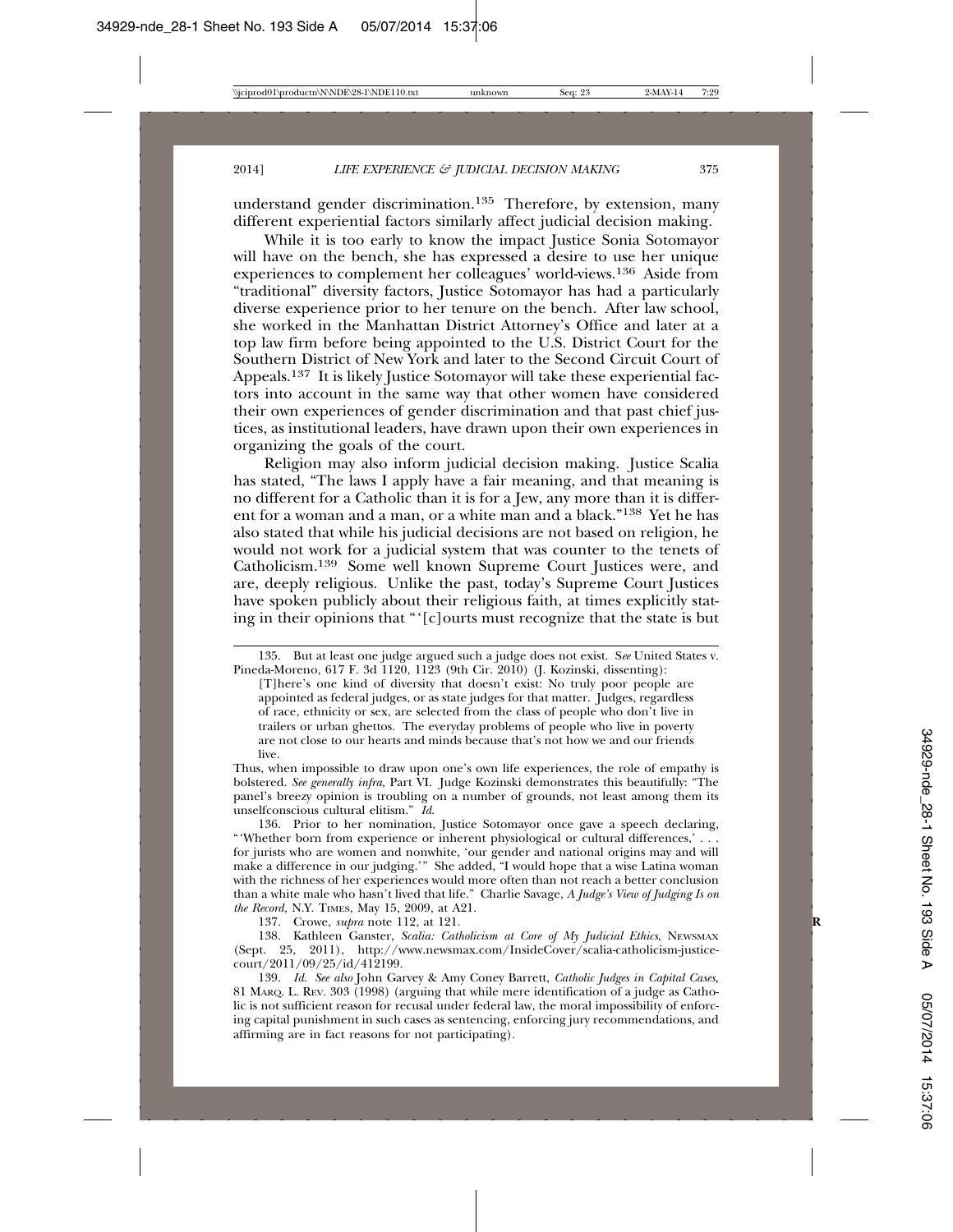one of several spheres of government, each with its distinct jurisdiction and limited authority granted by God,' and 'that God, not the state or any government established by man, is the source of all our rights.'"140 Although religion is a set of personal principles or beliefs, it too can shape personal experiences.

Others have similarly argued that racial diversity on the bench is important, not only on the basis that minority judges cause the public to become more trustworthy and view the institution as more legitimate but also on the grounds that the "interplay of diverse views and perspectives can enrich judicial decision-making" by bringing important and traditionally excluded perspectives to the bench. Therefore, "minority judges can play a key role in giving legitimacy to the narratives and values of racial minorities." $141^\circ$  Moreover, "racial diversity . . . [may] encourage  $\lceil \cdot \rceil$  judicial impartiality  $\lceil \cdot \rceil$  by ensuring that a single set of values or views [does] not dominate judicial decision-making."142 This highlights the importance of intersectionality—life experiences which are not wholly determined, but are certainly shaped, by individual social identity. For instance in *Virginia v. Black*, 143 a case involving a First Amendment challenge to a Virginia law prohibiting cross-burning, a usually silent Justice Clarence Thomas—who grew up in the segregated South144—became frustrated with his colleagues' misunderstanding of the meaning of cross-burning. During an argument in favor of the law, he noted that crosses were a "symbol of [a] reign of terror" during the "100 years of lynching . . . in the South" and interjected: "Aren't you understanding . . . the effects of . . . the burning cross?"<sup>145</sup> The impact of Justice Thomas' remarks is not entirely clear. Although the Court ultimately struck down Virginia's cross-burning ban, the majority acknowledged that a "state, consistent with the First Amendment, may ban cross burning carried out with the intent to intimidate," finding a new area of constitutionally unprotected speech for such "true threats" of "intimidation that are most likely to inspire fear of bodily harm."146

143. 538 U.S. 343 (2003).

144. Justice Clarence Thomas is the Court's only African American Justice and its only Southerner. In his memoir, he reflected on his experiences growing up in Savannah, GA. *See generally* CLARENCE THOMAS, MY GRANDFATHER'S SON: A MEMOIR (2007).

<sup>140.</sup> Sanja Zgonjanin, Quoting the Bible: The Use of Religious References in Judicial Decision-Making, 9 N.Y. City L. Rev. 31, 32–33 (2005) (citing Ex parte G.C., No. 1040001, 2005 WL 1793345, at \*22 (Ala. July 29, 2005) (Parker, J., dissenting)).

<sup>141.</sup> Sherrilyn A. Ifill, *Racial Diversity on the Bench: Beyond Role Models and Public Confidence*, 57 WASH. & LEE L. REV. 405, 410 (2000).

<sup>142.</sup> *Id.* at 411.

<sup>145.</sup> Transcript of Oral Argument of Michael R. Dreeben at 22–23, Virginia v. Black, 538 U.S. 343 (2002) (No. 01-1107), *available at* http://www.supremecourt.gov/ oral\_arguments/argument\_transcripts/01-1107.pdf. For a more entertaining account, *see* Dahlia Lithwick, *Virginia Burning: Are Cross-Burnings Speech or Violence?*, SLATE (Dec. 11, 2002), http://www.slate.com/id/2075301/.

<sup>146.</sup> Virginia v. Black, 538 U.S. 343, 347, 363 (2003).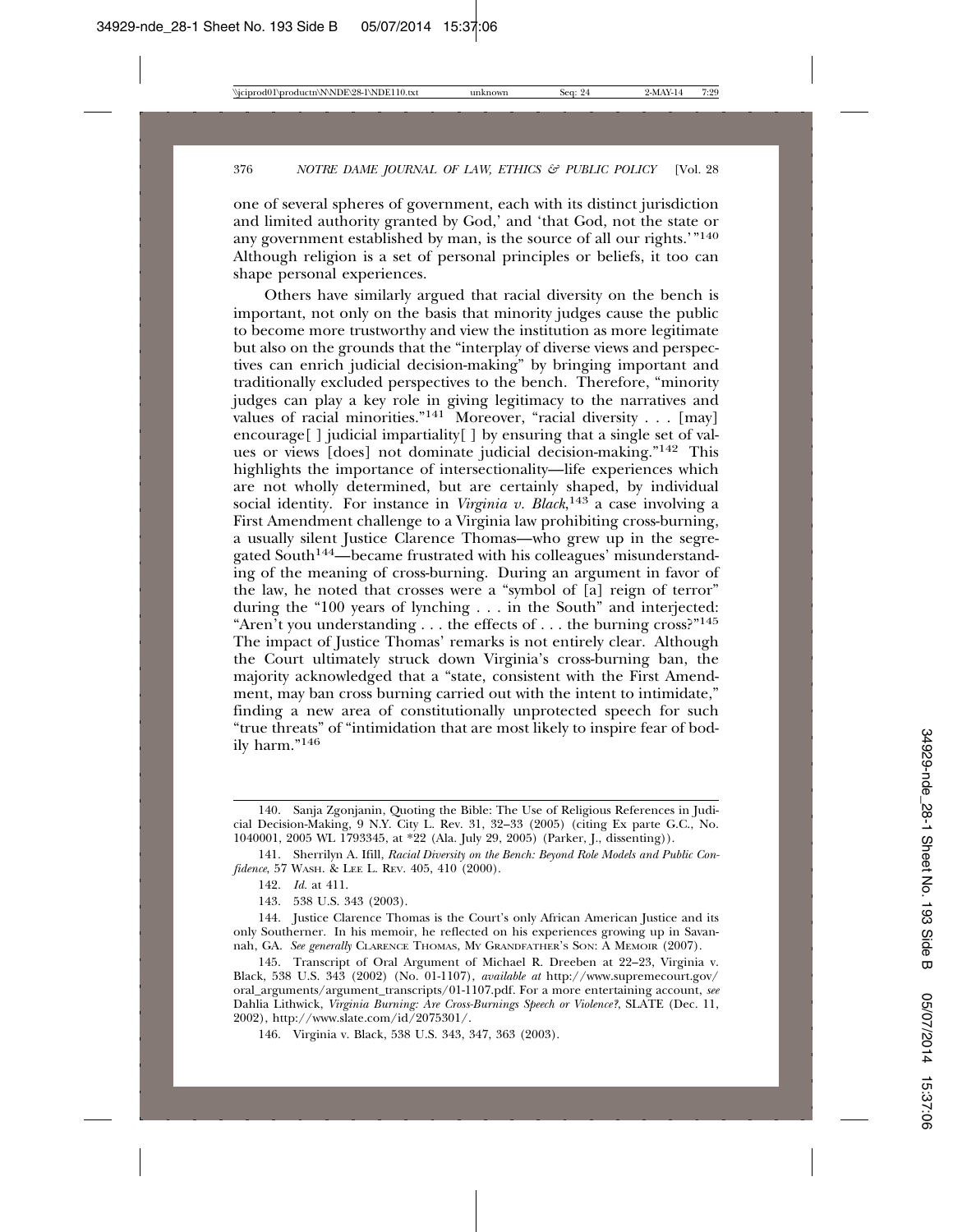#### VI. THE BROADER MORAL, ETHICAL, AND PUBLIC POLICY IMPLICATIONS OF A DIVERSE JUDICIARY

President Carter was driven to appoint more women to the federal judiciary by his deep commitment to human and civil rights as well as his view that the judiciary should be representative of the American "population, not of the *lawyer* population . . . . "<sup>147</sup> Carter's commitment to women's equality was shaped by the women around him, including his wife, mother, and his administration officials who were women.<sup>148</sup> In light of this, "[h]e was committed to women's equality of opportunity as a substantive matter and believed that women's presence on the bench would promote greater public trust and confidence in the judiciary as a symbolic matter."149

President Obama has similarly declared:

We need somebody who's got the heart, the empathy, to recognize what it's like to be a young teenage mom. The empathy to understand what it's like to be poor, or African-American, or gay, or disabled, or old. And that's the criteria by which I'll be selecting my judges.150

In making his first appointment to the United States Supreme Court, he sought a nominee with "[e]xperience . . . tested by obstacles and barriers, by hardship and misfortune" because "[i]t is experience that can give a person a common touch and a sense of compassion; an understanding of how the world works and how ordinary people live."151 He found such experience in Sonia Sotomayor who, in response, agreed:

This wealth of experiences, personal and professional, have helped me appreciate the variety of perspectives that present themselves in every case that I hear. It has helped me to understand, respect, and respond to the concerns and arguments of *all* litigants who appear before me, as well as to the views of my colleagues on the bench. I strive never to forget the real-world consequences of my decisions on individuals, businesses, and government.<sup>152</sup>

 Such statements have the potential to instill public confidence in the judiciary, but they must be more than just political rhetoric. As discussed throughout, experiential factors affect decision making. In many instances it even changes the outcomes of cases. This has a profound impact on everyone subjected to the law. Therefore, as a matter of public policy, experience matters.

<sup>147.</sup> Clark, *supra* note 34, at 1148 (emphasis added). **R**

<sup>148.</sup> *Id.*

<sup>149.</sup> *Id.* at 1149.

<sup>150.</sup> Crowe, *supra* note 112, at 122 (footnote omitted).

<sup>151.</sup> *Remarks by the President in Nominating Judge Sonia Sotomayor to the United States Supreme Court*, WHITE HOUSE (May 26, 2009, 10:13 AM), http://www.whitehouse.gov/the\_ press\_office/Remarks-by-the-President-in-Nominating-Judge-Sonia-Sotomayor-to-the-United-States-Supreme-Court/.

<sup>152.</sup> *Id.* (emphasis added).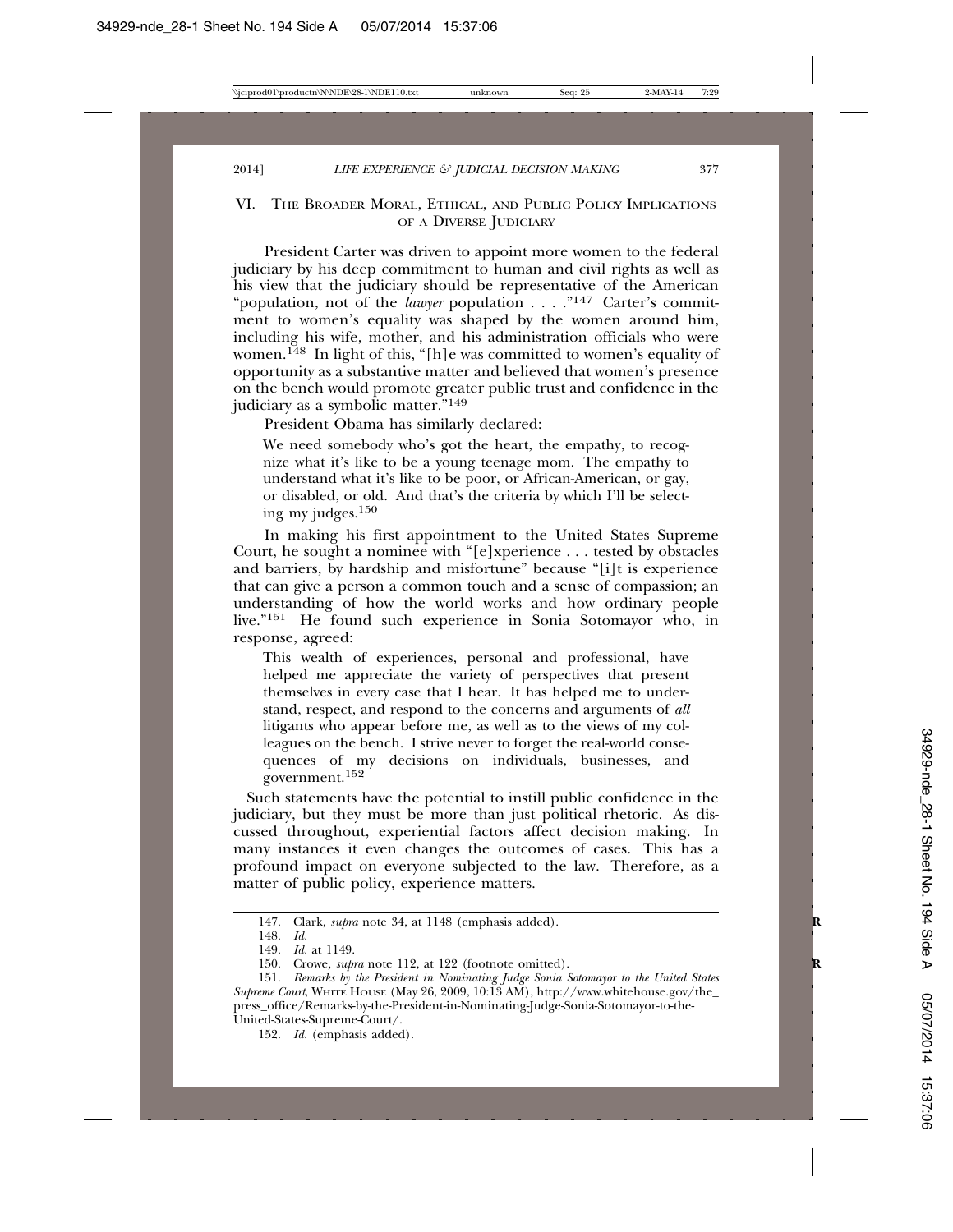Some legal commentators view "judicial empathy as necessary to reach moral, reasoned decisions."<sup>153</sup> Justice Sotomayor has argued that "by ignoring our differences as women or men of color we do a disservice both to the law and society."154 But others contend, "the capacity of judges for empathy is irrelevant to their qualifications as judges and ability to formulate sound legal opinions."155 Thus, empathy has no place in sound decision making because it renders the law less predictable.156 A purported middle approach is that empathy's place in our legal system should be confined to "legislators, public policy lobbyists, attorneys, and juries."157

Why permit juries to exercise empathy when acting as trier-of-fact but disallow judges to do the same when serving the same function? Those who argue empathy has no place in decision making point to the fact judges must disqualify themselves "'in any proceeding in which their impartiality might reasonably be questioned,' including 'where they have a personal bias or prejudice concerning a party.'"158 But this misconstrues and over-exaggerates the role of empathy. Empathy is distinct from personal bias. Personal bias would indicate favoritism to one position over another. Nor is empathy (a capacity) the same as sympathy or compassion (emotions). "Empathy entails understanding another person's perspective"; "sympathy is a feeling *for* or *with* the object of the emotion."159 Empathy, however, may be effectively used to place oneself in the shoes of *both* sides of an argument. A judge uses empathy as just one of many tools toward understanding conflicting claims. "Empathy assists the judge in understanding the litigants' perspectives . . . it does not help resolve the legal issue of which litigant ought to prevail."160 Prospective jurors are of course questioned about

156. Judges who admonish empathy as a mode of judicial reasoning often dismiss it on grounds that it disrupts formalistic rules, the separation of powers doctrine, stare decisis, fidelity to law, or mere mechanical application of rules. *See* Lynne N. Henderson, *Legality and Empathy*, 85 MICH. L. REV. 1574, 1587–90 (1987).

157. Crowe, *supra* note 112, at 124. **R**

158. *Id.* at 125 (citing 28 U.S.C. §§ 455(a), (b)(1) (2006)). But the lines of this admonition are uncertain. Most recently, anti-gay activists have called for the recusal of judges deciding cases involving same-sex marriage. *See* Zack Ford, *Anti-Gay Extremists Call for Illinois Judge to Recuse Herself Because She's Gay,* THINK PROGRESS (July 24, 2012), http:// thinkprogress.org/lgbt/2012/07/24/573541/anti-gay-extremists-call-for-illinois-judge-torecuse-herself-because-shes-gay/ (discussing Judge Hall's involvement in hearing a challenge to Illinois' ban on same-sex marriage while a member of the Alliance of Illinois Judges, a group committed to "promoting and encourage[ing] respect and unbiased treatment for LGBT individuals as they relate to the judiciary, the legal profession, and the administration of justice"); *see also* Dan Levine, *Gay Judge Never Thought to Drop Marriage Case,* REUTERS (Apr. 6, 2011), http://www.reuters.com/article/2011/04/06/usgaymarriage-judge-idUSTRE7356TA20110406) (discussing U.S. Judge Vaughn Walker's involvement as a homosexual in the California gay marriage ban commonly known as Proposition 8).

159. Bandes, *supra* note 94, at 136 (footnote omitted). **R**

160. *Id.* at 137.

<sup>153.</sup> Crowe, *supra* note 112, at 124. **R**

<sup>154.</sup> Nancy Maveety, *Difference in Judicial Discourse*, 6 POL. & GENDER 452, 454 (2010) (quoting Justice Sonia Sotomayor).

<sup>155.</sup> Crowe*, supra* note 112, at 122. **R**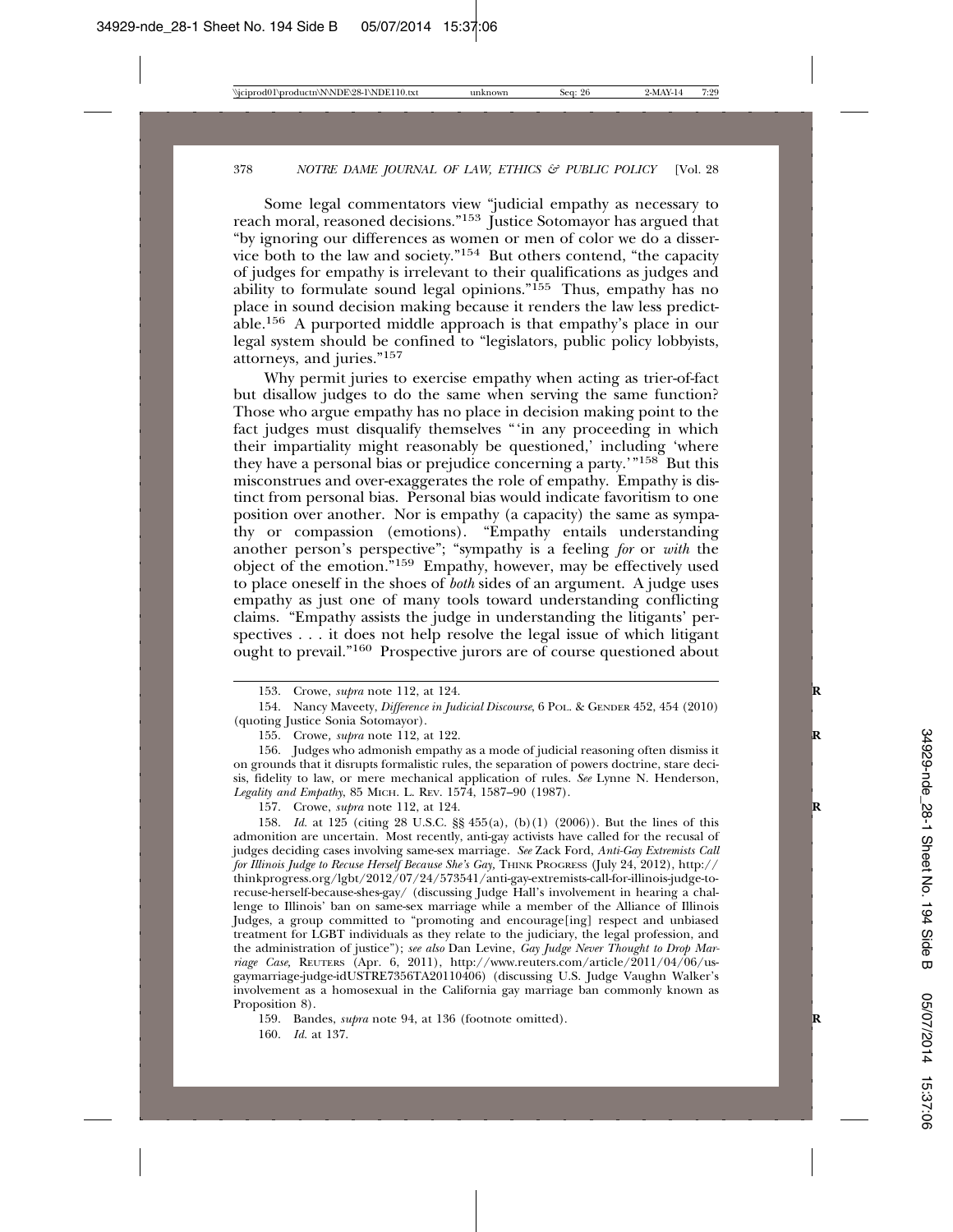possible personal bias and ability to return a verdict found "solely upon the evidence and instructions of the court."<sup>161</sup> Yet they are not instructed to remain completely narcissistic, sterile, or cold. If empathy, based on personal experience, is equated with "personal bias or prejudice" then would it follow that Justices O'Connor and Ginsburg, having experienced firsthand discrimination throughout their own legal careers,162 should have recused themselves? Certainly not.

Those who advocate for total ignorance of one's life experiences and common sense wisdom in place of strict, machine-like adherence to the rule of law fail to understand that it is not always possible to interpret every issue with complete certainty, even to a cold, sterile result.163 In *Safford Unified School District #1 v. Redding*, 164 as previously discussed, the U.S. Supreme Court was asked to determine whether a thirteen-year-old female subject of a strip search subjectively felt that the search was intrusive. The answers to such a legal question will never be plainly given by simply looking to the rule of law. This is precisely why judges often turn to legislative intent to determine the purpose of enacting any given law. In defining the purpose, one must typically ask: what was this law meant to protect? What kinds of situations were contemplated? The search for the purpose of the law can become clearer by empathizing with the exact situation the law was intended to address. It is wrong to assert that upholding the rule of law and empathy are mutually exclusive.

Conversely, if such strict adherence to even the most *unambiguous* laws were always possible, what should we make of the decisions whose dissents later carried the day? Are we to allow *Dred Scott* to live on until the legislature, subject to the whims of the public, garners the courage to rectify immorality? Empathy is "an essential capacity for living in the social world, and a basic component of moral reasoning . . . . A total lack of empathy, coupled with an equally total lack of remorse, is the main defect of psychopaths."165 The law aims to channel and influence human behavior. Thus, "[t]o apply the law, judges must constantly seek to understand and predict motivations, intentions, perceptions, and other aspects of human conduct"—it is empathy that makes that understanding possible.<sup>166</sup> This is achievable only with empathy, aided by

<sup>161.</sup> Crowe, *supra* note 112, at 129 (footnote omitted).

<sup>162.</sup> *See Ruth Bader Ginsburg*, *supra* 80 (noting that Justice Ginsburg was faced with an "extremely hostile" environment at Harvard due to her gender); *Sandra Day O'Connor*, OYEZ, http://www.oyez.org/justices/sandra\_day\_oconnor (last visited Apr. 6, 2014) (explaining that Justice O'Connor faced a difficult job market after graduating law from Stanford because "[n]o law firm in California wanted to hire her and only one offered her a position as a legal secretary").

<sup>163.</sup> Judge Posner argues that "when faced with legal questions lacking determinative answers, judges need to consult good judgment," defined as "an elusive faculty best understood as a compound of empathy, modesty, maturity, a sense of proportion, balance, a recognition of human limitations, sanity, prudence, a sense of reality and common sense." Bandes, *supra* note 94, at 137 (footnote omitted).

<sup>164.</sup> Safford Unified Sch. Dist. #1 v. Redding, 557 U.S. 364 (2009).

<sup>165.</sup> Bandes, *supra* note 94, at 139 (footnotes omitted). **R**

<sup>166.</sup> *Id.*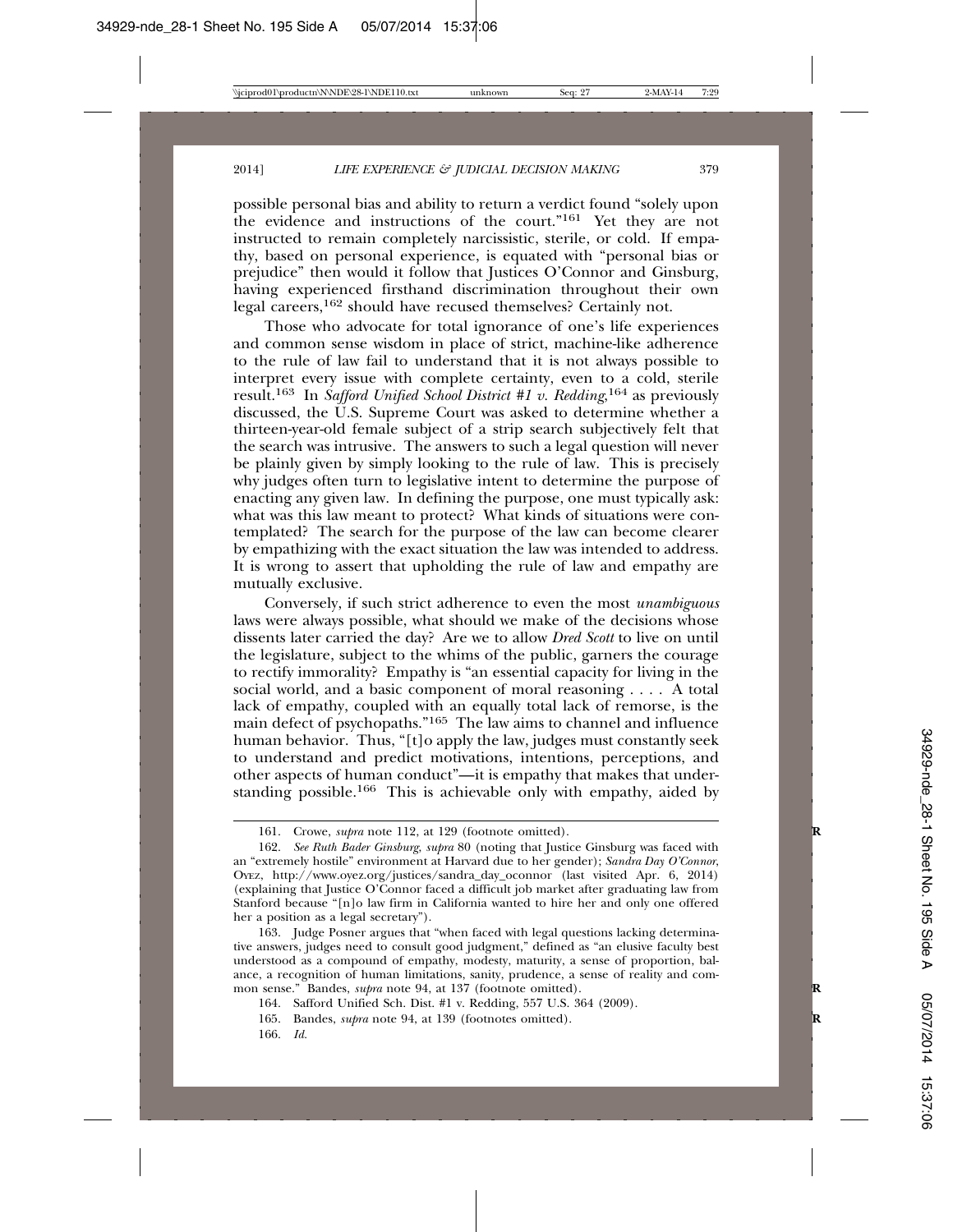one's life experiences, and an allowance to put oneself in the position of another. This, rather than innate biological differences, is the primary reason why gender and other social characteristics matter in shaping the decisions of individual judges and those of colleagues with whom they interact.

In addition to the demonstrated effect of the presence of a female judge on an appellate panel, the representation of diverse women judges influences public policy favorably—particularly to women. This is important for socialization and collegiality.167 Notable exclusion of women judges sends a signal to young women about their career aspirations and may keep many qualified women lawyers from seeking judgeships. But when women are fairly represented on the federal bench, the courts will better reflect the diverse population of this nation and both women and men may have more confidence that the court understands the real-world implications of its rulings.168 Increased presence of women on the bench improves the quality of justice: women judges can bring an understanding of the impact of the law on the lives of women and girls by enriching courts' understanding of how best to realize the intended purpose and effect of the law. Justice Ginsburg has stated that if there were more women on the bench, some of the discrimination cases might turn out differently "because the women will relate to their own experiences."169 But even presently serving "token" judges may realize more hostility as minorities; logically, one may be less likely to be vocal in a hostile environment.170 For example, Justice Ginsburg reported that the quality of her treatment on the Court and her comfort in dealing with colleagues decreased after Justice O'Connor's departure.<sup>171</sup> Ginsburg further believes that "the presence of women on the bench made it possible for the courts to appreciate earlier than they might otherwise that sexual harassment belongs under Title VII [as a violation of civil rights law]."172 Historically it has been women attorneys and judges who have brought sex discrimination onto the legal and political agenda.173 But this is just one example of the larger picture: because life experience aids in the ability to achieve sound judicial decision making, greater diversity must be more than just aspirational.

#### **CONCLUSION**

The life of the law has not been logic: it has been experience. The felt necessities of the time, the prevalent moral and political theories, intuitions of public policy, avowed or unconscious, even the prejudices which judges share with their fellow men, have had a

<sup>167.</sup> O'Connor & Yanus, *supra* note 65, at 441. **R**

<sup>168.</sup> *Women in the Federal Judiciary: Still a Long Way to Go*, *supra* note 15. **R**

<sup>169.</sup> *See* Bandes, *supra* note 94, at 137. **R**

<sup>170.</sup> *See generally supra* note 22. **R**

<sup>171.</sup> O'Connor & Yanus, *supra* note 65, at 448. **R**

<sup>172.</sup> Bazelon, *supra* note 58. **R**

<sup>173.</sup> *See generally* Palmer, *supra* note 12. **R**